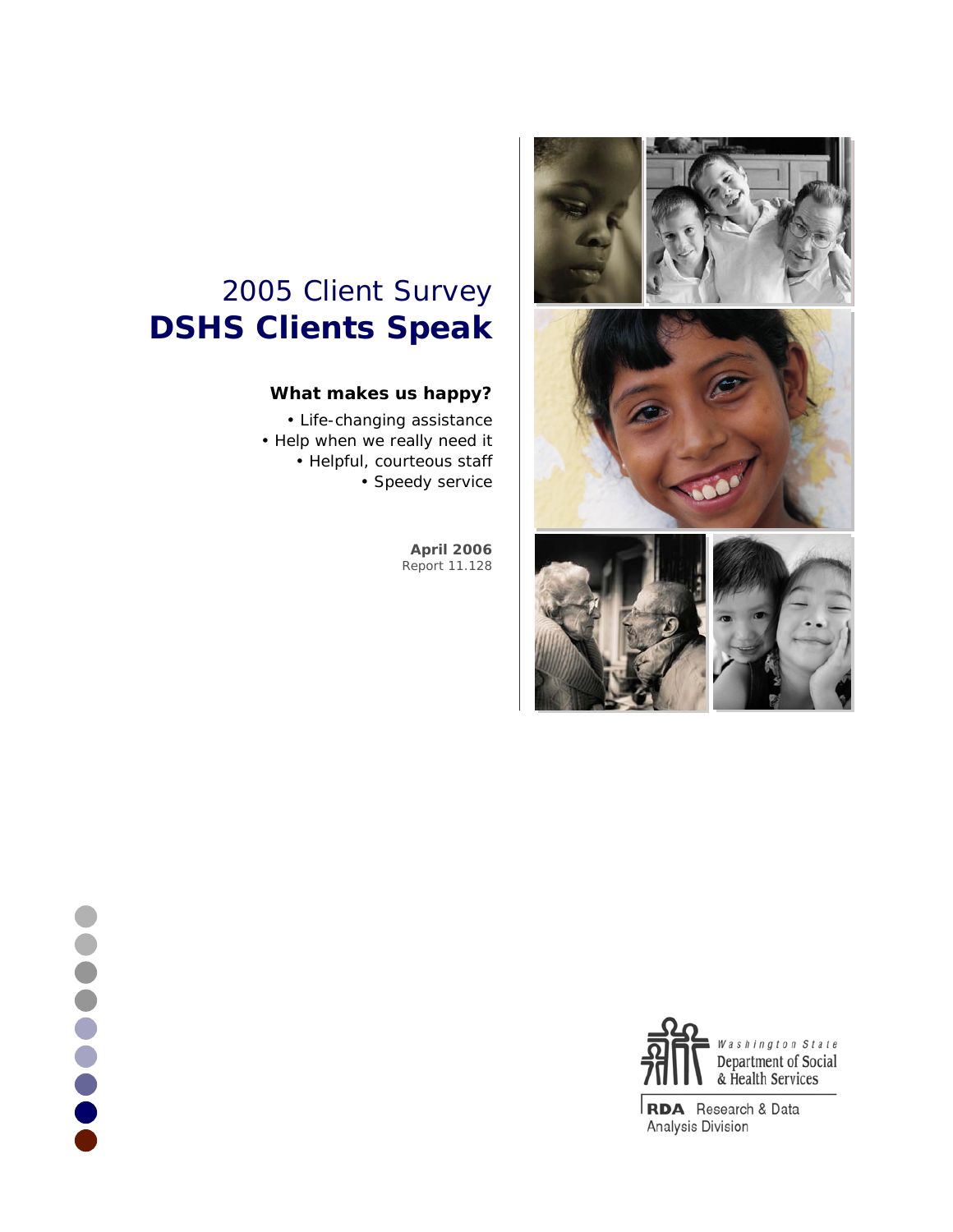# **DSHS**

WASHINGTON STATE **Department of Social and Health Services** 

**Headquarters located at:**  14<sup>th</sup> and Jefferson Street Olympia, WA 98504

**Office of the Secretary** Robin Arnold-Williams, Secretary

**Management Services Administration**

*Kathleen Brockman, Chief Administrative Office* 

**Research and Data Analysis Division** *Elizabeth Kohlenberg, Director*



**DSHS** Research and Data Analysis Division (RDA)

**Director:** Elizabeth Kohlenberg, Ph.D. e-mail: kohleer@dshs.wa.gov

14<sup>th</sup> and Jefferson Street PO Box 45204 Olympia, WA 98504-5204 360.902.0707

Order Publication: 360.902.0701

**RDA's Online Library:** www1.dshs.wa.gov/rda

#### **Information About this Publication**

**Title:** DSHS 2005 Client Survey

**Abstract:** Between January and June 2005, DSHS surveyed 1,136 clients who had received services during state fiscal year 2004 (July 1, 2003 to June 30, 2004). These clients were asked about their satisfaction with DSHS services and recommendations for change. The great majority of clients expressed satisfaction with DSHS services and with their interactions with staff. Compared with previous surveys, fewer clients felt they were involved in making choices about services or that services were well-coordinated. There has been improvement in these areas, but some clients still report problems with access to services and reaching staff. Access to information continues to be an issue.

**Keywords:** DSHS, survey, client, customer, satisfaction

**Category:** DSHS issues

**Geography:** Washington State

**Research Time Period:** January 2005 through June 2005

**Publication Date:** April 2006

**Publication Number:** 11.128

**Project Name:** DSHS Client Surveys

**Authors:** Nancy Raiha, Ph.D., Monica Stanley, B.A.

#### **Acknowledgments:**

- DSHS clients and families
- DSHS executive management and program managers
- DSHS Deputy Secretary Liz Dunbar project oversight
- Dynamic Language Center administering multi-lingual surveys
- Andrea Stanley and Debbie Macy analysis and staff support
- Hakan Axelsson and Barb Felver formatting and graphics
- DSHS Survey Team John Hopper, Linda Marvel, Charles Pollock, Glen Randant, Olivia Garcia (Spanish), Natalia Filatova (Russian)

**Project Supported by:** Washington State Department of Social and Health Services Executive Leadership Team

**Cover Design by:** DSHS Research and Data Analysis Division

**Persons with disabilities or special needs** may call the Research and Data Analysis Information Line and request a hard copy: 360.902.0701.

**DSHS . . .** Improves the quality of life for individuals and families<br>in need in Washington State

> DSHS currently serves **one in four** state residents



**RDA . . . Brings data and analysis** to the decision making agenda: • Better work process • Better decisions • Better outcomes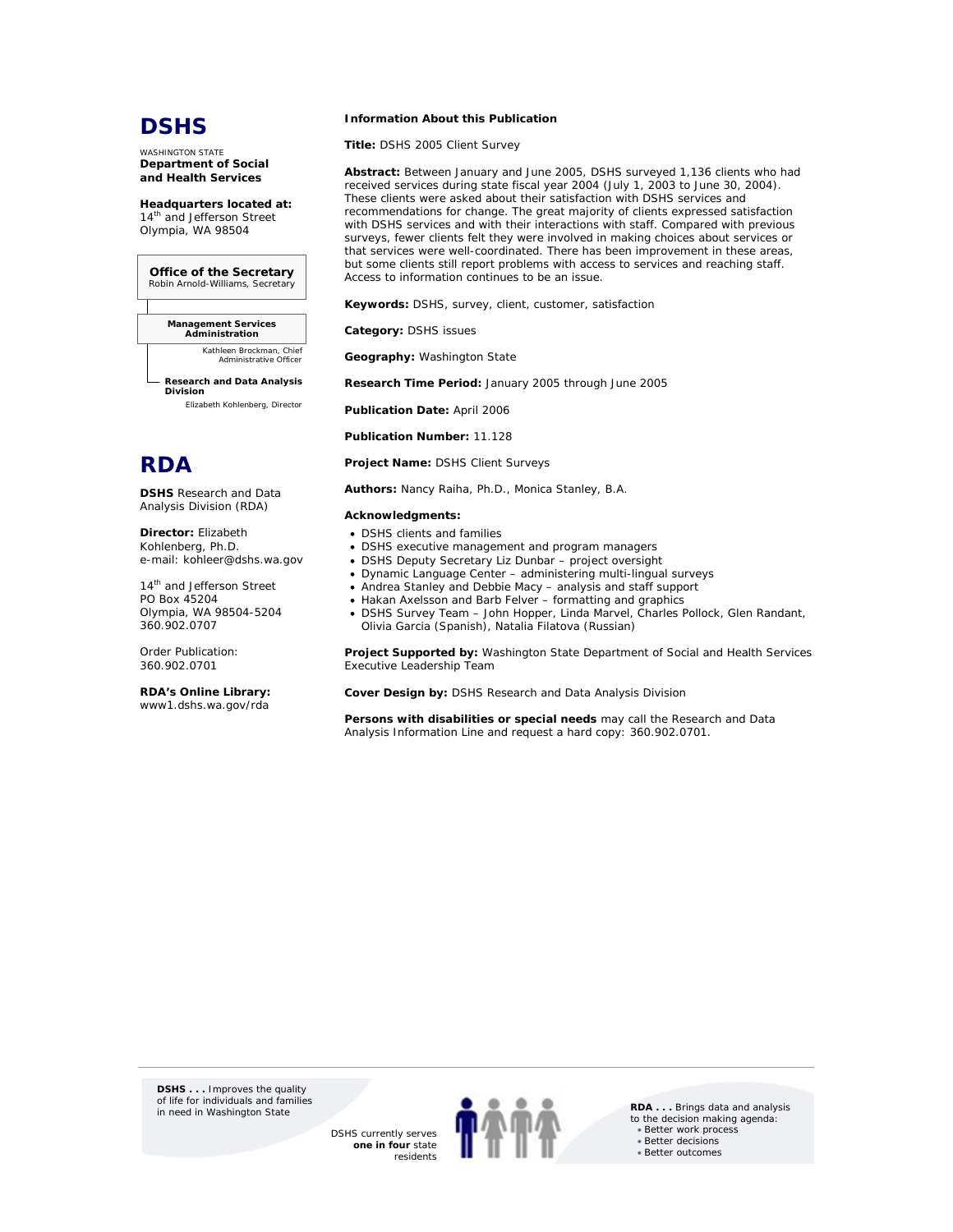# **To the Reader**

JANUARY 2006

# **The DSHS Mission**

*. . . is to improve the quality of life for individuals and families in need* 

*. . . to do this we help people achieve safe, self-sufficient, healthy and secure lives*



Dear Reader,

I am happy to share the results of the 2005 client survey.

The vast majority of our clients are grateful for DSHS services and for our hardworking, caring staff.

The respondents do point to some areas with room for improvement. This survey provides an opportunity to renew our ongoing commitment to see that all clients have these opportunities:

- To deal with responsive, knowledgeable, courteous staff
- To receive clear, accessible information about our programs
- To access services with a minimum of bureaucratic hassle

Robin and d Milliams

Secretary, DSHS

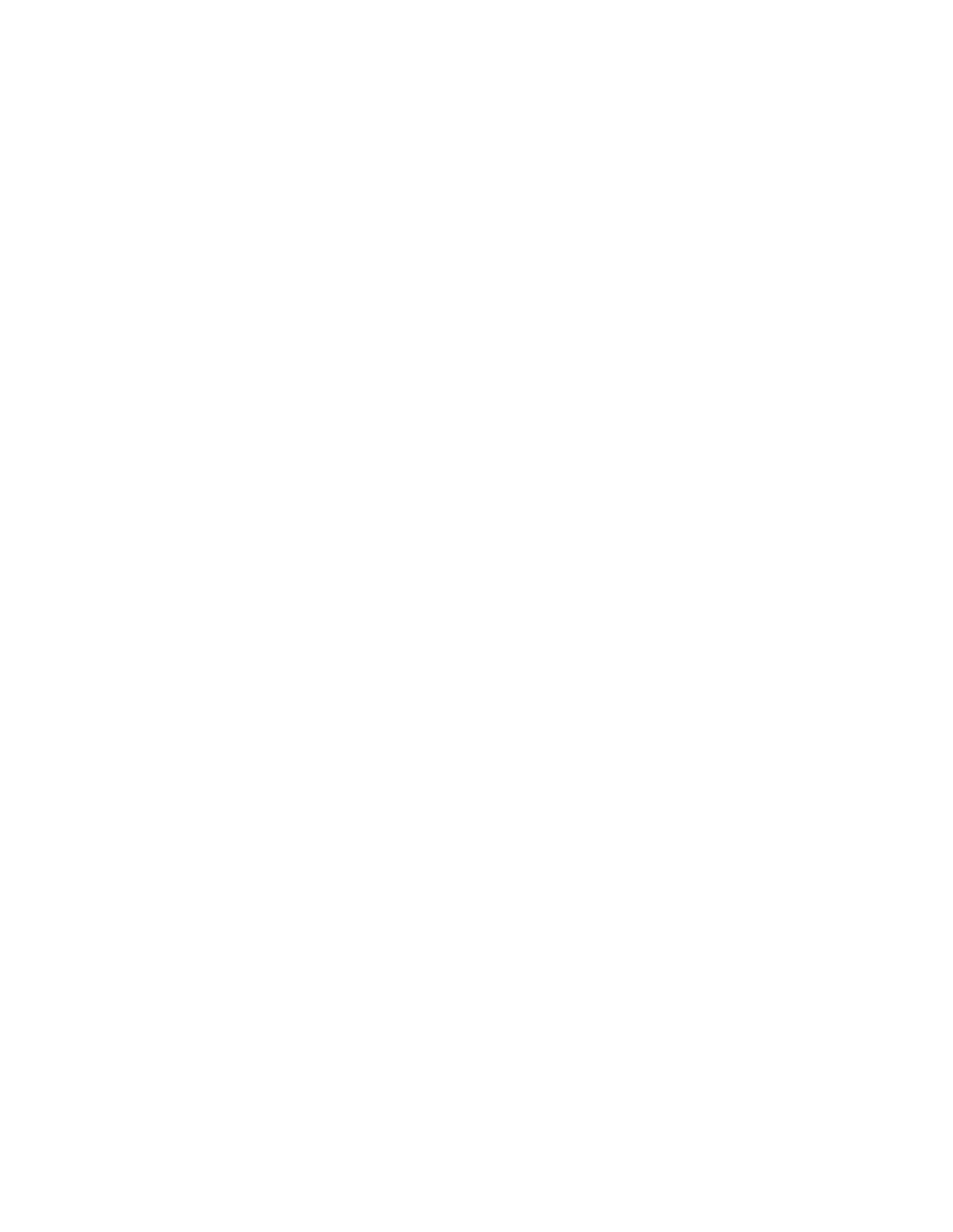# **Contents**

# **Highlights of the Survey**

# **The Clients | Who Responded**

### **Findings | The Responses in Detail**

### **APPENDIX A**: Methods

| AFFLIVUIA A.       | IVIGU IUUJ                                                     |                                                                       |
|--------------------|----------------------------------------------------------------|-----------------------------------------------------------------------|
|                    | Purpose of the Survey                                          | WWW                                                                   |
|                    | The Survey Instrument                                          | ON THE WEB                                                            |
|                    | The Sample                                                     | The appendices listed at left, a                                      |
|                    | <b>Sampling Considerations</b>                                 | complete list of all comments, and staff                              |
|                    | <b>Eligibility Factors</b>                                     | mentions can be found accompanying<br>this report on the RDA website: |
|                    | <b>Interview Methods</b>                                       | www1.dshs.wa.gov/RDA                                                  |
|                    | Response Rate                                                  |                                                                       |
|                    | Analysis and Weighting                                         |                                                                       |
| <b>APPENDIX B:</b> | Cooperation and Completion Rates                               |                                                                       |
| <b>APPENDIX C:</b> | <b>Survey Questions</b>                                        |                                                                       |
| <b>APPENDIX D:</b> | Sample Survey for Hypothetical Client Using All Eight Programs |                                                                       |
| <b>APPENDIX E:</b> | Weighting                                                      |                                                                       |
| <b>APPENDIX F:</b> | Responses by Client Sub-Group                                  |                                                                       |
| <b>APPENDIX G:</b> | Responses by Program Sub-Group                                 |                                                                       |
| <b>APPENDIX H:</b> | Themes from Narrative Questions: Detail and Glossary           |                                                                       |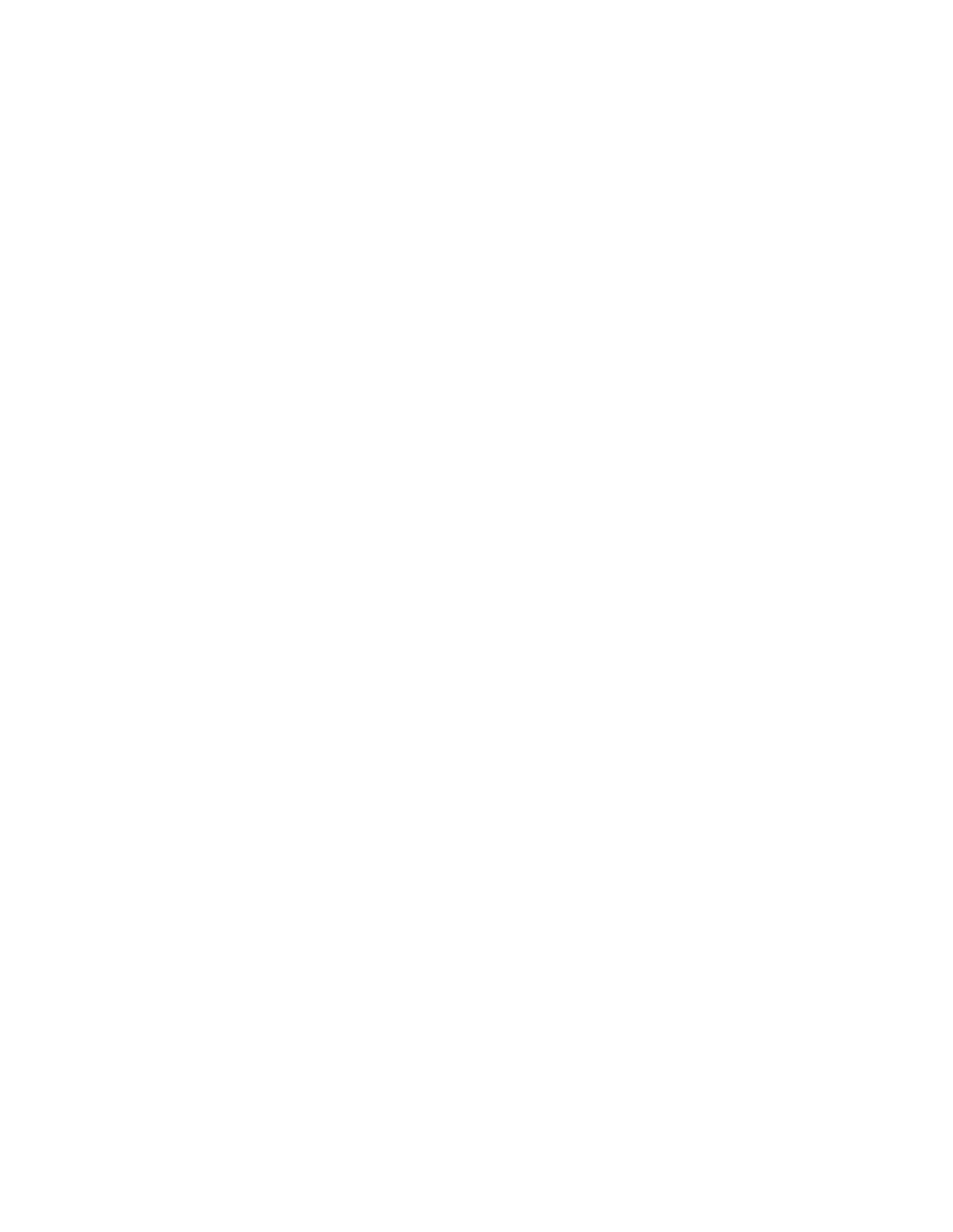# **Highlights of the Survey**



Photo: Microsoft public photo

#### **What makes us happy?**

- Life-changing assistance
- Help when we really need it
- Helpful, courteous staff
- Speedy service

**Between January and June 2005**, DSHS surveyed 1,136 clients who had received services in the previous fiscal year.<sup>\*</sup> These clients were asked about their satisfaction with DSHS services and recommendations for change.

The 2005 client survey is the fourth in a series of agency-wide client surveys initiated in 2001. These client surveys are one of the primary methods DSHS uses to "listen" to its customers, and to incorporate customer input into its strategic planning and decision-making processes.

As in previous years, the great majority of clients expressed satisfaction with DSHS services and with their interactions with staff. However, compared to previous years, fewer clients felt they were involved in making choices about services or that services were wellcoordinated.

Although there has been improvement in these areas, some clients still report problems with access to services and reaching staff. Access to information continues to be an issue for some.

DSHS is committed to improving customer service. The information collected in the 2005 Client Survey will assist agency leadership in charting a future course for DSHS. We thank all who shared their opinions through this survey.

# **Strengths**

### *Clients continue to be thankful for services and good work.*



#### *Most clients are happy with dealings with staff.*



l ∗ The time period for receipt of services was Fiscal Year 2004 (from July 1, 2003 to June 30, 2004).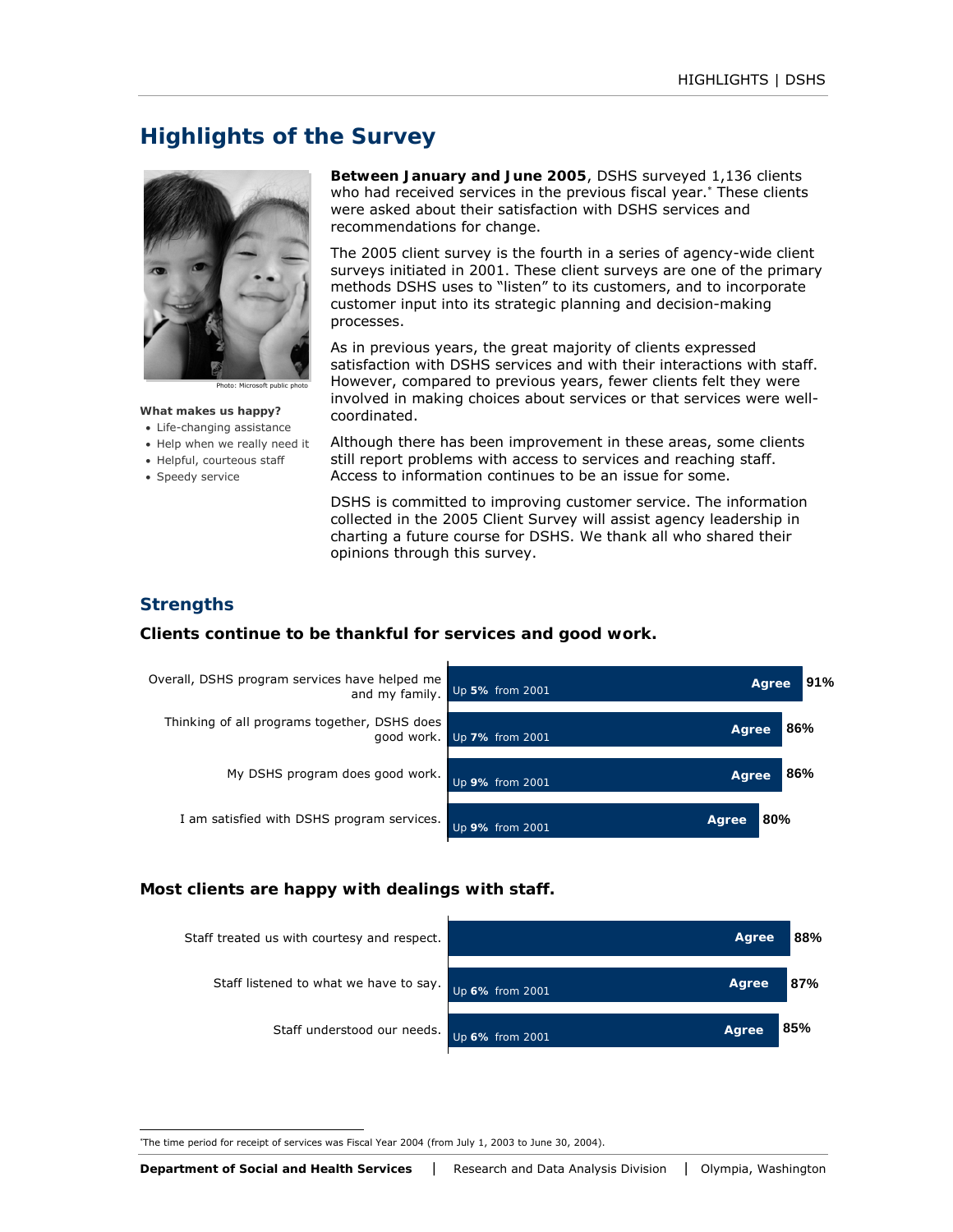# **Room for Improvement**

When asked about specific aspects of DSHS service, up to 20 percent of the respondents indicated some degree of dissatisfaction or desire for improvement.

**We are less happy when** 

- Services are cut
- It's difficult to reach staff
- Delivery is uncoordinated
- Eligibility rules impede efforts to stabilize our lives
- Paperwork is difficult or redundant
- We wait a long time
- It's difficult to find information



# *Fewer clients felt that they were involved in making choices and that services were coordinated.*



# *There has been improvement, but some clients would still like easier access to services.*



### *Information continues to be an issue.*



# *There have been some improvements in the ability to reach staff, but concerns remain.*

| Our DSHS program returned calls within 24 | Agree 71%<br>hours. $Up$ 8% from 2001 |  |
|-------------------------------------------|---------------------------------------|--|
|                                           |                                       |  |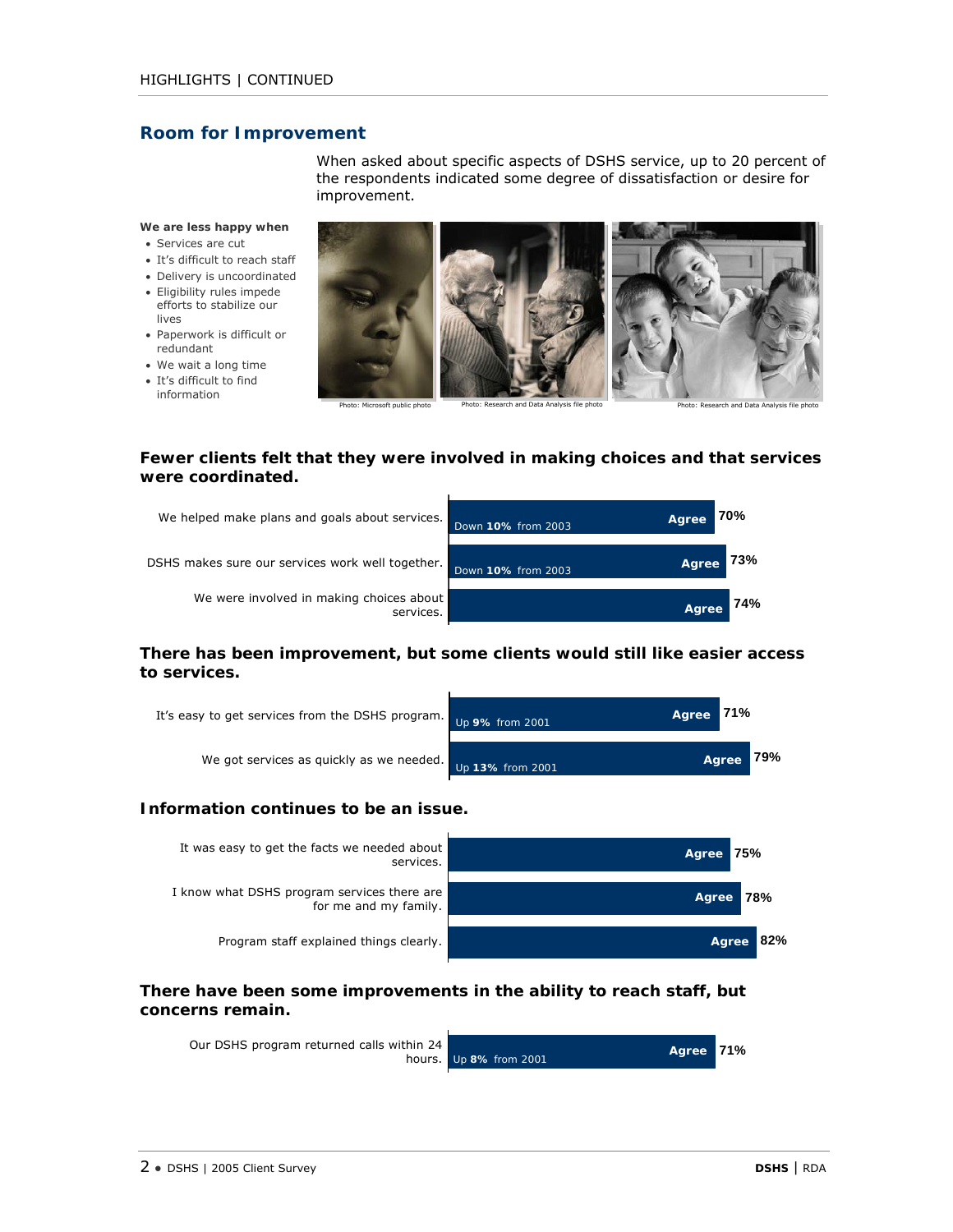# **Who Responded?**



Photo: Research and Data Analysis file photo



# **Program Representation**

Approximately 100 clients selected from each of nine major DSHS programs<sup>∗</sup> were represented in the completed survey. Survey participants from each program were randomly chosen from those clients who received services from that program during the month of June 2004.

Over half of DSHS clients use more than one program, so each person interviewed was asked about every DSHS service used in fiscal year 2004 (July 2003-June 2004). Thus, a client who was selected from among those receiving economic services might also be asked about the medical assistance and vocational rehabilitation services received in fiscal year 2004.

The circles on the left shows the number of respondents interviewed about each program. Because a single client was often interviewed about more than one program, the total far exceeds the number of clients interviewed. Significantly more than half of the 1,136 clients in the survey had used the more widely utilized programs, Medical Assistance and Economic Services.

# **Response Rate**

The overall cooperation rate for the survey was 94 percent and the completion rate was 83 percent.<sup>\*\*</sup> These response rates are extraordinarily high for any survey, but are especially remarkable for a survey involving the particularly challenging transient population of DSHS clients.



l ∗ The survey did not ask about experiences with the Juvenile Rehabilitation Administration. Experience has shown that a survey administered after youth are released from JRA supervision is not an effective or representative method to obtain JRA client feedback. Appendix A contains further information about methodology.

<sup>∗∗</sup>Surveyors employed a number of measures to increase response rates. Response rates for each program and the methods used to calculate response rates are shown in Appendix B. A description of methods employed to increase response rates and of which clients are deemed ineligible can be found in Appendix A.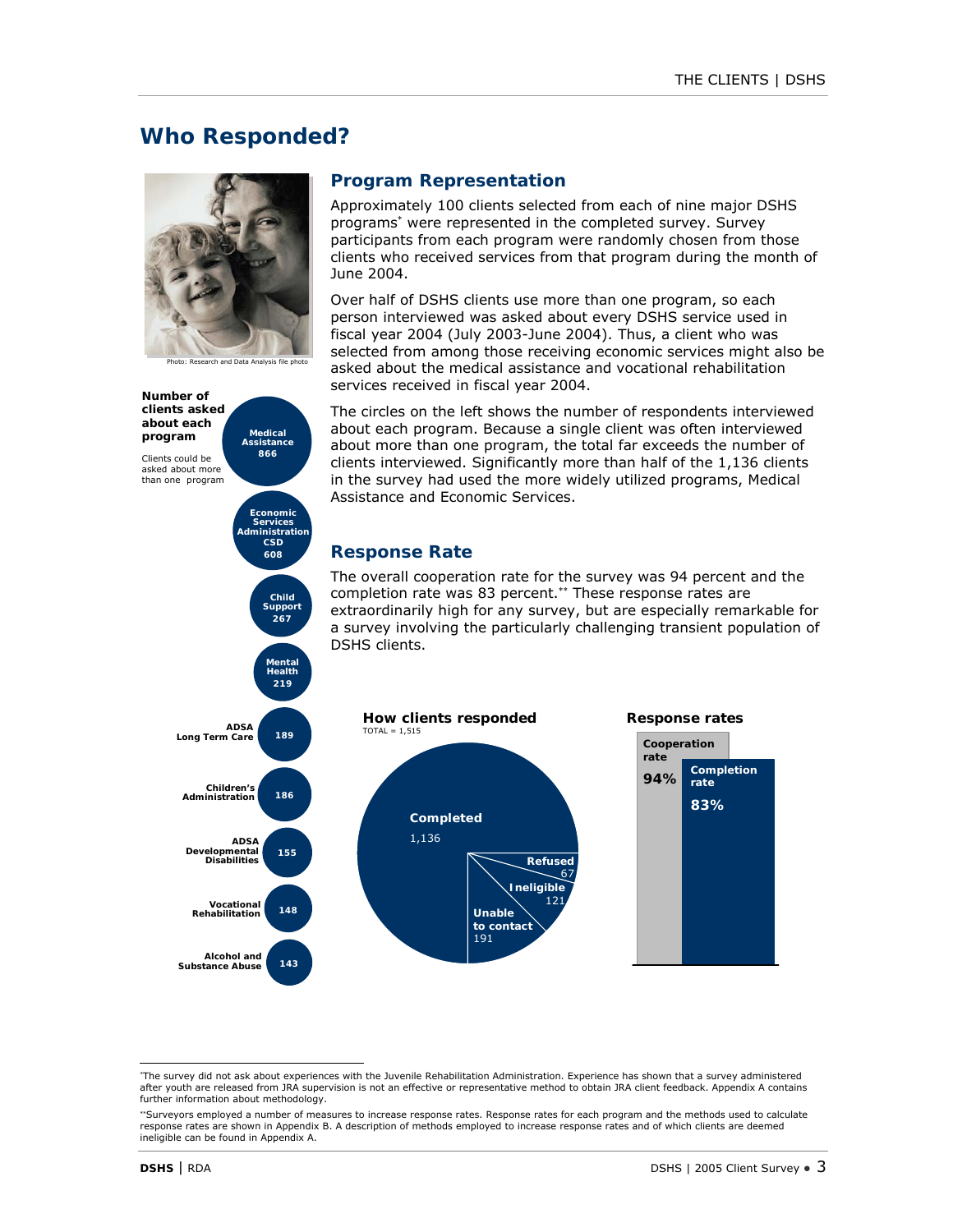# **Respondents**

The person who completed the survey was not always the client. In 42 percent of the cases, the client selected for the survey was a child or youth (age 17 or under) or otherwise unable to complete the survey. In these cases, a parent, guardian, family member or other representative who deals with DSHS was asked to complete the survey.



**Age 18 - 65**

**70%**

**Over 65**

**9%**

# **Client Characteristics**

#### **Age**

Clients' ages ranged from early childhood through late adulthood:

- <sup>2</sup> 21 percent of the clients in the survey were children
- 70 percent were working age adults
- 9 percent were senior adults

The average age was 35 years.

### **Race**|**Ethnicity**

Clients were asked what racial and ethnic group best describes them. In the chart at right, all clients with Hispanic ethnicity are categorized as Hispanic, regardless of racial identification. Thus, for example, the Caucasian category consists of non-Hispanic Caucasians, and the American Indian group consists of non-Hispanic American Indians.

- 69 percent of clients surveyed identified themselves as Caucasian
- <sup>28</sup> percent identified themselves as members of a racial/ethnic minority group



**Birth -17 21%**

### **Gender**

Clients were more likely to be female than male.



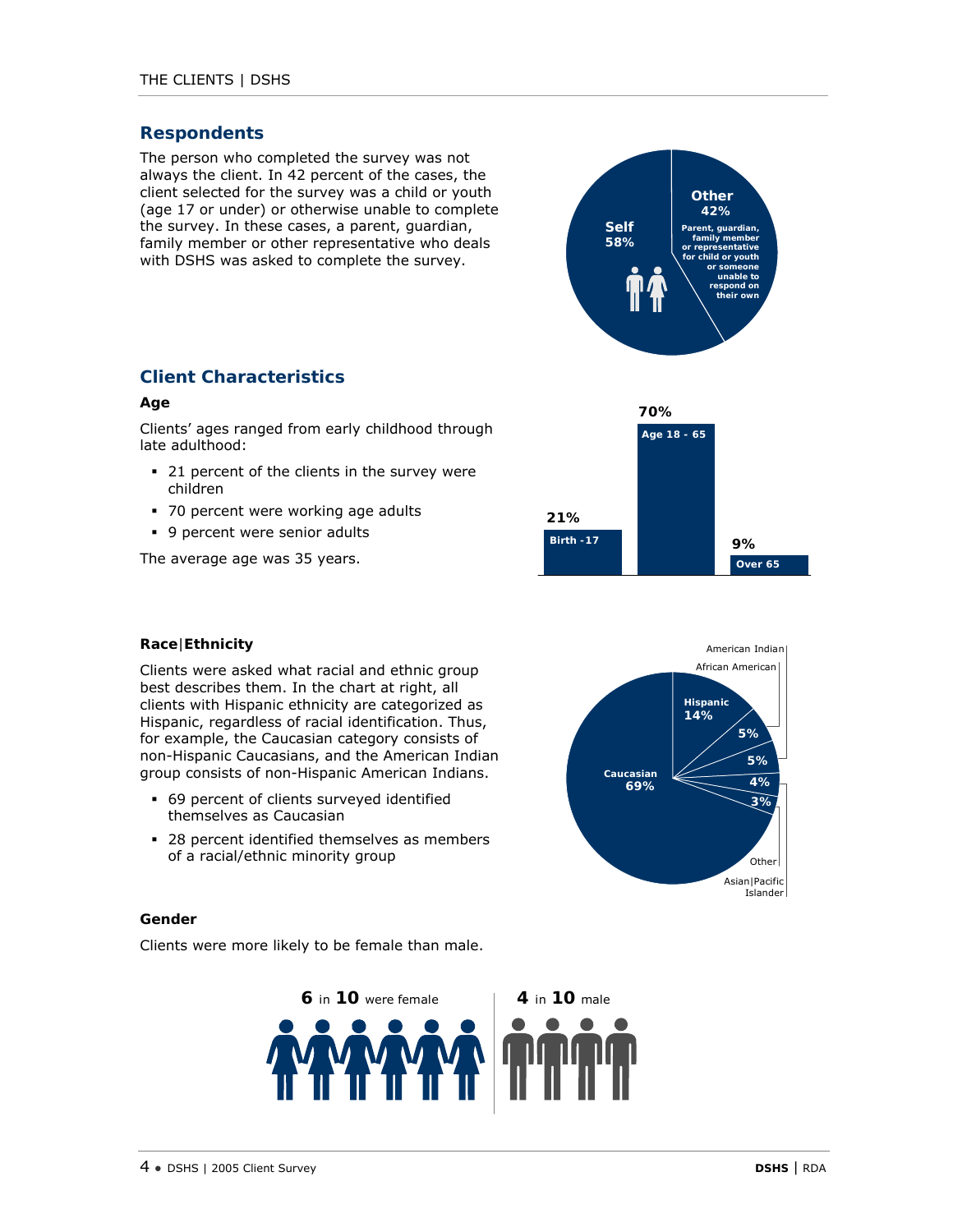# **The Responses in Detail**



Photo: Lloyd Wolf for the U.S. Census Bureau (used with permission)

**This section of the report** is organized by topic. Clients rated how DSHS is doing in six areas:

- Quality
- Staff performance
- Access to services
- Availability of information
- Client involvement
- **Service coordination**

As in previous years, the quality of assistance and the performance of staff rate high. The agency received mixed reviews with regard to access to services and availability of information. Clients saw room for improvement in the areas of client involvement and service coordination.

# **Responses by Topic**

|     | Quality                                                          |
|-----|------------------------------------------------------------------|
| 91% | Overall, DSHS program services have helped me and my family      |
| 86% | Thinking of all the programs together, DSHS does good work       |
| 86% | My DSHS program does good work                                   |
| 80% | I am satisfied with DSHS program services                        |
|     | <b>Staff</b>                                                     |
| 88% | Staff treated us with courtesy and respect                       |
| 87% | Staff listened to what we have to say                            |
| 85% | Staff understood our needs                                       |
|     | <b>Access</b>                                                    |
| 89% | The DSHS program offices are open at times that are good for us  |
| 87% | It's easy to get to the DSHS program                             |
| 79% | We got services as quickly as we needed                          |
| 71% | It's easy to get services from the DSHS program                  |
| 71% | Our DSHS program returned calls within 24 hours                  |
|     |                                                                  |
| 82% | <b>Information</b><br>Program staff explained things clearly     |
| 78% | I know what DSHS program services there are for me and my family |
| 75% | It was easy to get the facts we needed about services            |
|     |                                                                  |
|     | <b>Client Involvement</b>                                        |
| 74% | We were involved in making choices about services                |
| 70% | We helped make plans and goals about services                    |
|     | Coordination                                                     |
| 74% | Someone from DSHS helps us with services from all programs       |
| 73% | DSHS makes sure our services work well together                  |
|     |                                                                  |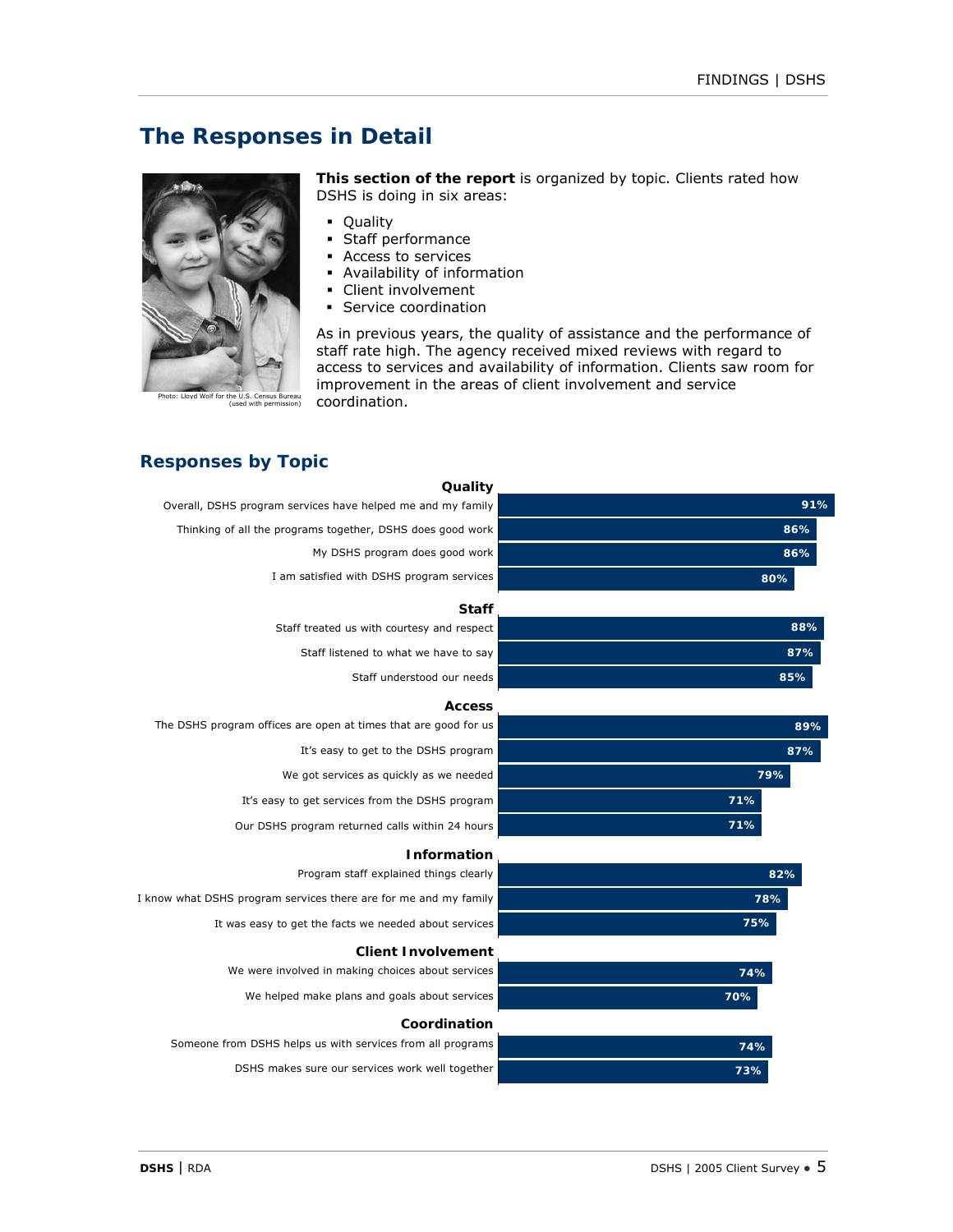

**The most common theme in the survey comments was appreciation for DSHS help.**

"If it wasn't for DSHS we would be homeless and destitute."

"They came through when I needed them."

"It's a safety net for my grandfather who has run out of money."

"If you do your part, they'll help you."

"They have helped me and others like me function better in society."

"I believe that the programs that they have and people they have are there to help you/I'm glad they are there."

"They help you to get your life back together."

"They have helped me so much."

"I couldn't believe how much they helped me."

"If it weren't for them – I wouldn't be where I am now."

#### **A few respondents felt that DSHS could be more helpful.**

"The working poor fall through the cracks for service. This needs desperately to be addressed.'

"There are little or no resources for children who may need emotional support."

"Help white, single women who have no children."

"DSHS will not help me with childcare so I can look for work. I have child support that is just about the grant. I recently graduated from medical assistant schooling. I cannot be part of WorkFirst because I am not on a grant. I have no family here or friends I can impose on."

# **Responses**

**More than nine out of ten respondents (91%) felt that program services have helped them or their families. One in twenty (5%) disagreed.** 



**SUBGROUPS:** Respondents were more likely to agree\* that DSHS helped when:

- The client was a child (96% agreed), compared to an adult (88%)
- The respondent was a representative of the client (95%), compared to when the respondent was the client (88%)
- The client participated only in voluntary programs (93%), rather than in Children's Administration programs which are often mandatory (76%)
- The client participated in one program (94%) or two programs (93%), compared to three or more programs (87%)

# **Trends**

 $\frac{1}{2}$  ,  $\frac{1}{2}$  ,  $\frac{1}{2}$  ,  $\frac{1}{2}$  ,  $\frac{1}{2}$  ,  $\frac{1}{2}$  ,  $\frac{1}{2}$  ,  $\frac{1}{2}$  ,  $\frac{1}{2}$  ,  $\frac{1}{2}$  ,  $\frac{1}{2}$  ,  $\frac{1}{2}$  ,  $\frac{1}{2}$  ,  $\frac{1}{2}$  ,  $\frac{1}{2}$  ,  $\frac{1}{2}$  ,  $\frac{1}{2}$  ,  $\frac{1}{2}$  ,  $\frac{1$ 

**In 2005, 94% of respondents agreed\*\* that program services helped. The increase from 89% in 2001 was statistically significant.** 



\*All percentages are based on weighted data. Differences between subgroups are listed if significant at the .05 level. | \*\*2005 data used in trend charts and trend analysis do not include responses for clients chosen from Child Support caseload, since Child Support was not included in earlier surveys.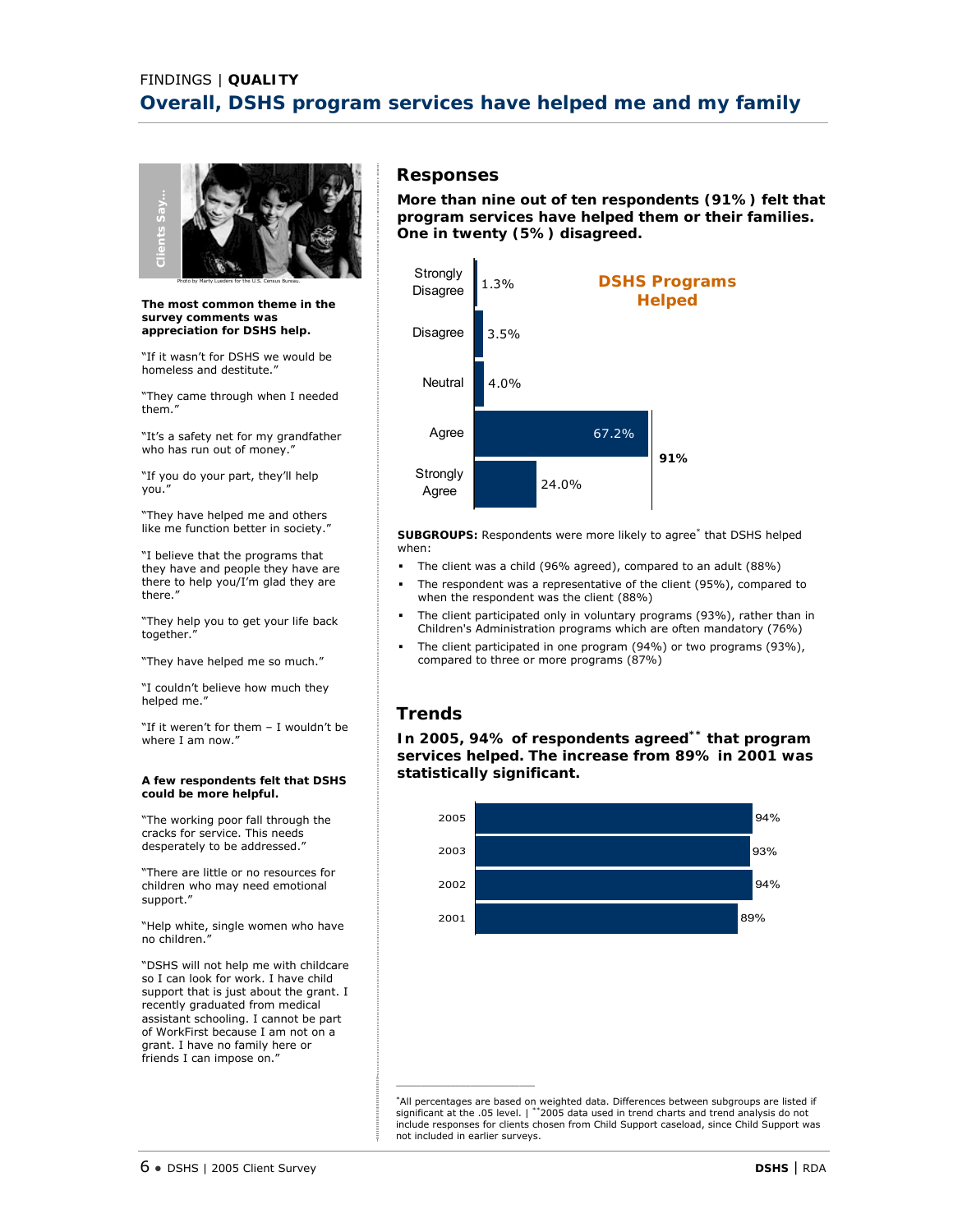**Nearly nine out of ten respondents (86%) felt satisfied that DSHS has done good work. One in twenty (5%) disagreed.** 



**SUBGROUPS:** Respondents were more likely to agree\* that DSHS does good work when:

- The client was Hispanic (91% agreed), compared to non-Hispanic minority clients (80%)
- The client participated only in voluntary programs (88%), rather than in Children's Administration programs which are often mandatory (65%)
- The client was involved with one program (89%), compared to those involved with three or more programs (79%)

# **Trends**

**In 2005, 86% of respondents agreed\*\* that DSHS does good work. The increase from 79% in 2001 was statistically significant.** 



\*All percentages are based on weighted data. Differences between subgroups are listed if significant at the .05 level. | \*\*2005 data used in trend charts and trend analysis do not include responses for clients chosen from Child Support caseload, since Child Support was not included in earlier surveys.



#### **Almost all of the comments that addressed the general quality of DSHS work were positive.**

"As long as you're not trying to cheat the system, it's a beautiful plan that provides a lot of help."

"There have been some tough times that they have really helped us out with."

"It has been a real blessing in our lives."

"They are an available resource for earnest people who really do need help."

"They are there to help when you don't have any income and are homeless."

"They helped me straighten out my life."

"When I need something, they are there for me."

"They are always there and willing to help."

#### **A few respondents shared a more negative view of the quality of DSHS work.**

"I hate dealing with them."

"Nothing good in my experience with DSHS."

"I have noticed that there is discrimination against some of the elderly white people because of racism. In the Tri-Cities area the minorities get better benefits than the whites."

"I require 24 hour care and my caretaker hours have been severely cut back, from 185 hours a month to 56 hours. Now my caretaker may have to get another job to survive and then I'll be left alone while she's working that other job."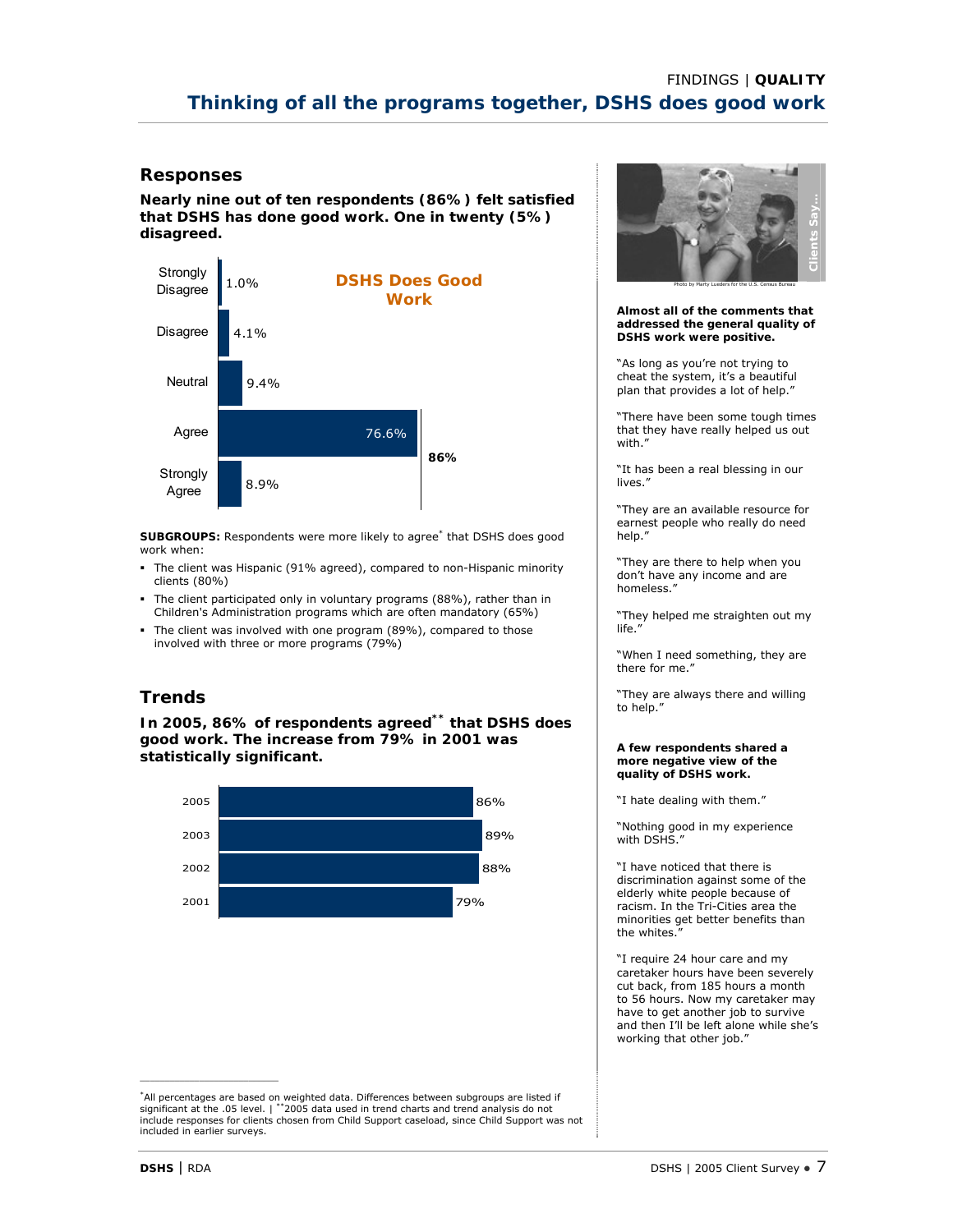

Photo by Michelle Frankfurter for the U.S. Census Bureau

**A number of the respondents singled out a particular program for praise and appreciation.** 

"The best thing was the ADATSA treatment. I have been clean for two years now!"

"There is someone there to care for our elderly parents."

"Mom's medical assistance was a lifesaver because we could not afford her care without it."

"They have really helped me with food stamps. I wouldn't be able to eat if I didn't have them."

"I like that the medical pays for the visiting nurse that comes to my house to help with my low birth weight baby."

"The WorkFirst program helped me with job training."

"The CPS workers really listened to our nieces and helped them this time."

**Criticism of specific programs usually highlighted a particular access or process problem.** 

"They are helpful, but DASA treatment is hard to get."

"It is virtually impossible to find a dentist who will take medical coupons and the one we found does terrible work, leaving family members in pain and with defective fillings."

"Extend authorization for mental health for longer periods."

"Child support enforcement . . . do it. The children's father is getting away with murder . . . for seven years."

"The state payment rate for mental health services is too low so often there aren't as many providers. The providers that are available can't service clients due to back log."

### **Responses**

**Nearly nine out of ten respondents (86%) felt that their program does good work. Less than one in ten respondents (6%) disagreed.** 



**SUBGROUPS:** Respondents were more likely to agree<sup>\*</sup> that their program does good work when:

- The client was Hispanic (89% agreed), compared to non-Hispanic minority clients (80%)
- The client participated only in voluntary programs (88%), rather than in Children's Administration programs which are often mandatory (67%)

# **Trends**

\_\_\_\_\_\_\_\_\_\_\_\_\_\_\_\_\_\_\_\_\_\_\_\_\_\_\_\_

**In 2005, 86% of respondents agreed\*\* that their program does good work. The increase from 77% in 2001 was statistically significant.** 



\*All percentages are based on weighted data. Differences between subgroups are listed if significant at the .05 level. | \*\*2005 data used in trend charts and trend analysis do not include responses for clients chosen from Child Support caseload, since Child Support was not included in earlier surveys.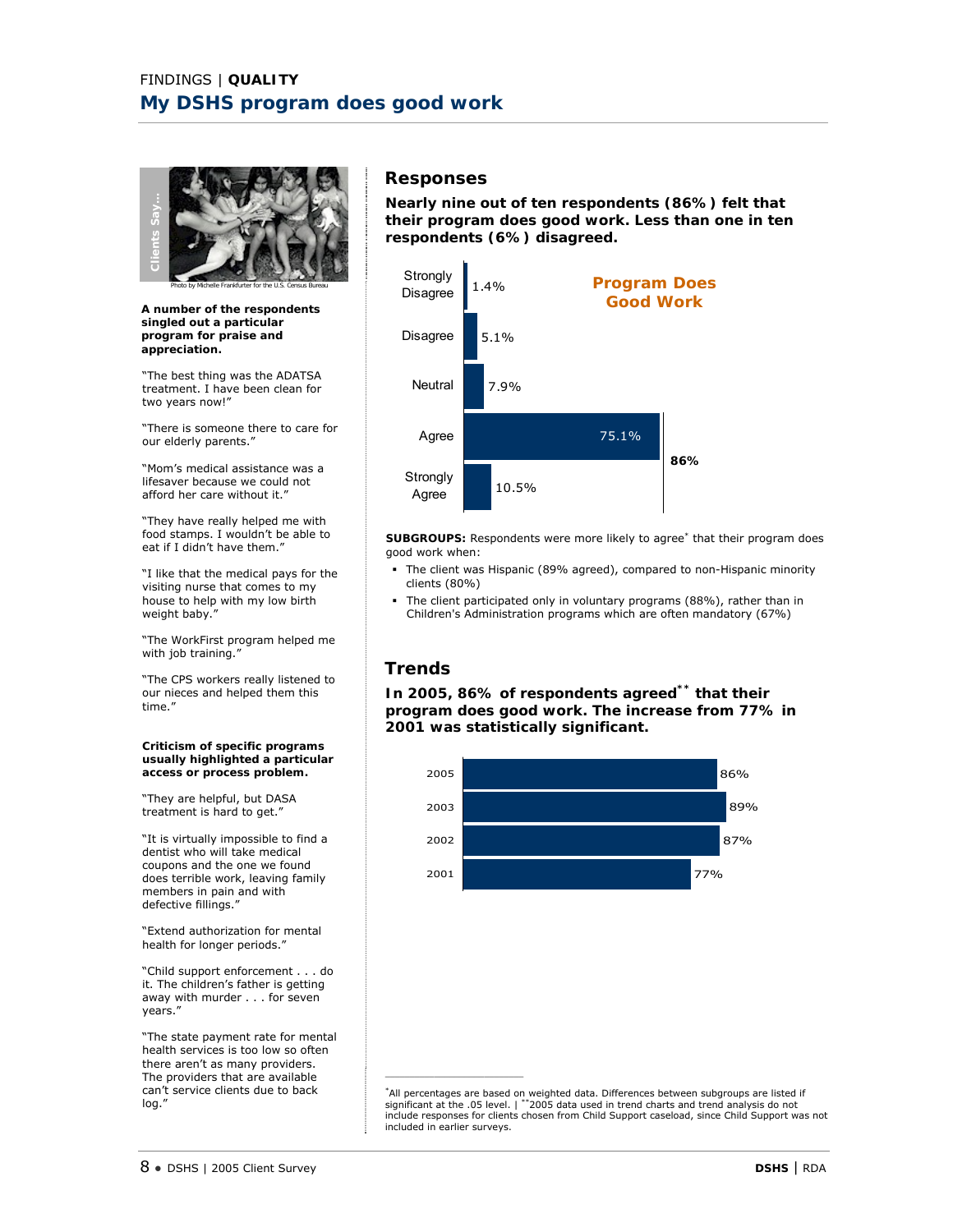**Eight out of ten respondents (80%) felt satisfied with their program services. One out of ten (10%) respondents disagreed.** 



**SUBGROUPS:** Respondents were more likely to agree\* that they were satisfied with program services when:

- The client was Hispanic (91% agreed), compared to non-Hispanic Caucasian (79%) or non-Hispanic minority clients (73%)
- The respondent was a representative of the client (84%), compared to instances when respondent was the client (77%)
- The client participated only in voluntary programs (82%), rather than in Children's Administration programs which are often mandatory (63%)
- The client participated in one program (84%), compared to two programs (79%) or three or more programs (76%)

# **Trends**

**In 2005, 81% of respondents agreed\*\* that they were satisfied with program services. The increase from 73% in 2001 was statistically significant.** 



\*All percentages are based on weighted data. Differences between subgroups are listed if significant at the .05 level. | \*\*2005 data used in trend charts and trend analysis do not include responses for clients chosen from Child Support caseload, since Child Support was not included in earlier surveys.



**Respondents showed their satisfaction with individual DSHS programs by listing the results.** 

"DCS got my son's dad to carry medical insurance on him."

"It got my son working in a sheltered workshop."

"It has given her a chance to lead an independent life with a job and feel good about herself.

"The mental health program was a lifesaver for us."

"They helped me get prepared for the perfect job."

"My children are able to go to the doctor when they need to."

"When I need childcare, I can go there and get it."

"They help us get food."

"If it wasn't for them I wouldn't have gotten cleaned up and sober."

"I feel like all the programs I have used are very effective. DSHS has been a tremendous benefit to my family."

#### **Dissatisfaction tended to be linked to lack of results or available programs.**

"I'm very disappointed in DSHS and CPS. When I turned in complaints about my daughter being abused by her stepfather, CPS ignored me and didn't investigate. I even had pictures of her bruises and they still refused."

"Increase resources for emergency situations."

"They could definitely work harder to track down the non-custodial parent who owes child support. My son is four years old and I have never seen a penny from his worthless sperm donor."

"DD needs to ensure adequate programs for special needs children."

 $\mathcal{L}_\text{max}$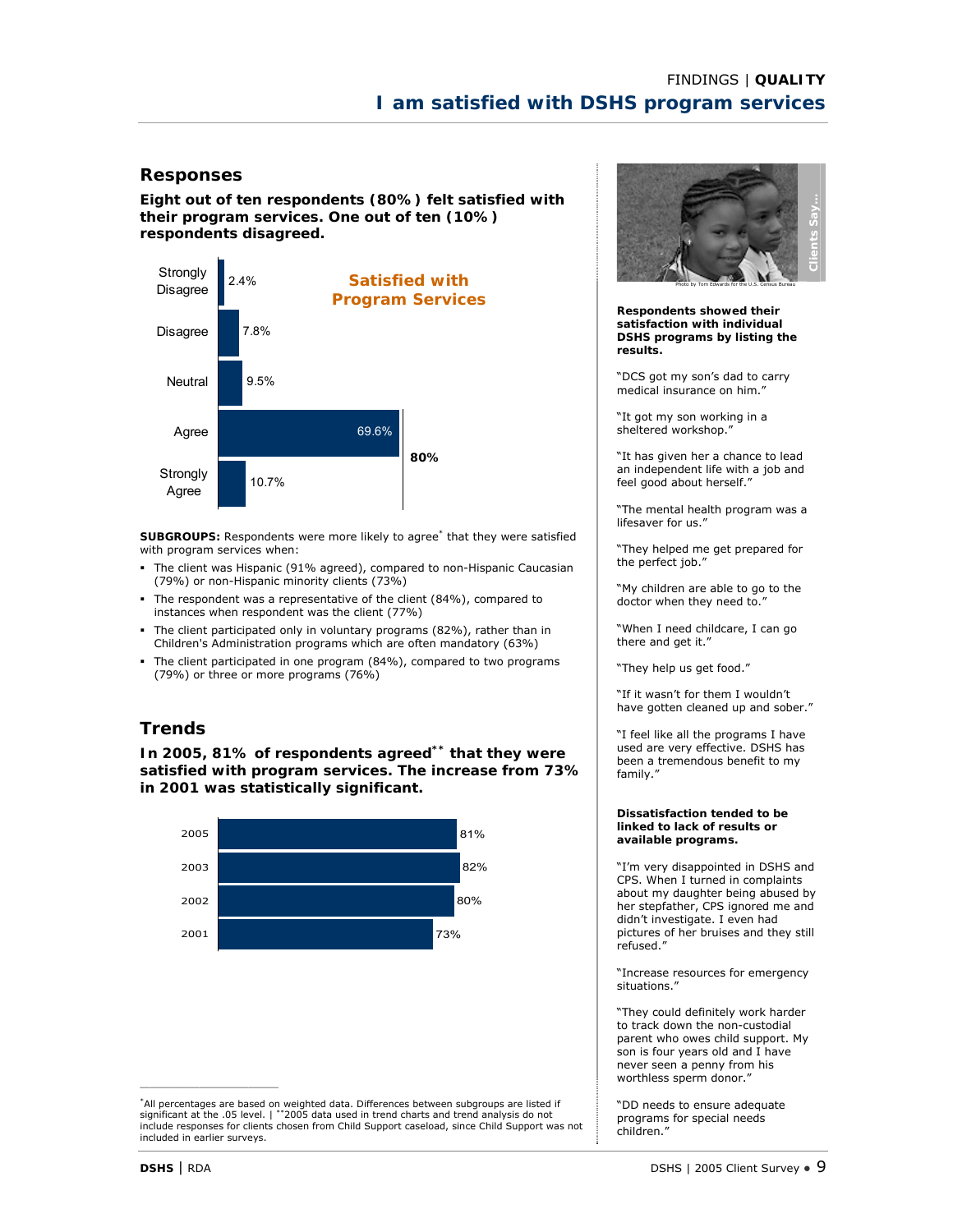

**The majority of comments about staff courtesy and respect were positive.** 

"They were compassionate and understanding. They treated me very well."

"They have treated me fairly and showed me respect."

"I like that they treat me in a professional manner."

"The workers are kind, courteous and willing to help."

"She makes us feel like we are important."

"You're not just a number."

"This was my first experience with DSHS. They did not make me feel inferior for being there."

"It's not like the old days where they treated you like dirt."

**A number of clients reported experiences where they were not treated respectfully.** 

"Some staff aren't very nice."

"The counter staff treated me like I was nothing because I was coming for help and she had a job and I didn't."

"Remember they are dealing with human beings."

"They are rude to people speaking English. But if you speak Spanish you can get all kinds of help; they'll even fill out the paperwork for you."

"Some of the people act as if they are paying the benefits out of their own pockets."

"Some of your staff just have bad attitudes and are grouchy and mean."

"Overall the people that work for CPS have a God complex and think they are above the law."

"For the most part, they look down their nose at me.'

# **Responses**

**Nearly nine out of ten respondents (88%) felt that DSHS staff treat clients with courtesy and respect. One in twenty respondents (5%) disagreed.** 



SUBGROUPS: Respondents were more likely to agree<sup>\*</sup> that they were treated with courtesy and respect when:

- The client was Hispanic (90% agreed) or non-Hispanic Caucasian (89%), compared to non-Hispanic minority clients (81%)
- The client participated only in voluntary programs (89%), rather than in Children's Administration programs which are often mandatory (74%)
- The client participated in one program (91%), compared to two programs (85%) or three or more programs (85%)

# **Trends**

 $\mathcal{L}_\text{max}$  and  $\mathcal{L}_\text{max}$  are the set of the set of the set of the set of the set of the set of the set of the set of the set of the set of the set of the set of the set of the set of the set of the set of the set o

**In 2005, 88% of respondents agreed\*\* that they were treated with courtesy and respect. There was no statistically significant difference from 2001 or 2003.** 



**NOTE:** 230 MAA clients said they used the MAA toll-free information line and answered this question; 93% of these respondents said that they were treated with courtesy and respect by information line staff.

\*All percentages are based on weighted data. Differences between subgroups are listed if<br>significant at the .05 level. | \*\*2005 data used in trend charts and trend analysis do not<br>include responses for clients chosen from not included in earlier surveys.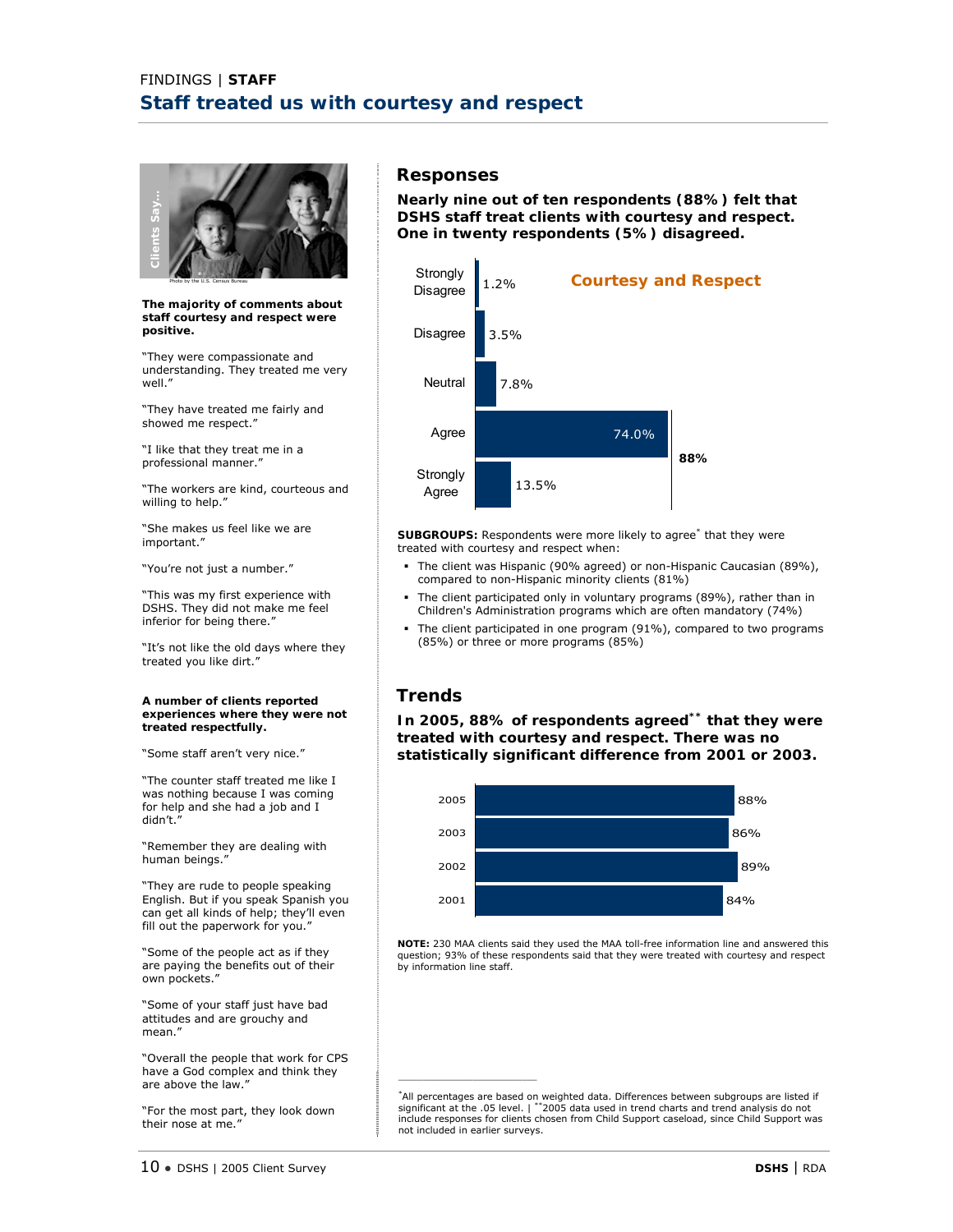**Nearly nine out of ten respondents (87%) felt that DSHS staff listened to what clients had to say. One in twenty respondents (5%) disagreed.** 



**SUBGROUPS:** Respondents were more likely to agree\* that program staff listened when:

- The client was Hispanic (90% agreed) or non-Hispanic Caucasian (88%), compared to non-Hispanic minority clients (80%)
- The client participated only in voluntary programs (89%), rather than in Children's Administration programs which are often mandatory (70%)
- The client participated in one program (92%), compared to two programs (82%) or three or more programs (83%)

# **Trends**

**In 2005, 87% of respondents agreed\*\* that staff listened. The increase from 81% in 2001 was statistically significant.** 



**NOTE:** 232 MAA clients said they used the MAA toll-free information line; 87% of these respondents said that the information line staff listened to what they had to say.



**A number of respondents expressed gratitude for staff who listened and paid attention to their concerns.** 

"They are there Monday through Friday to help me and listen to me."

"They listen and they try to help."

"They sit down and listen – they care."

"They are kind and attentive."

"When I call they listen to me and talk to me with courtesy and respect."

"You can really tell they care."

"I especially like talking to my worker at DSHS. She is very patient and attentive."

"They are easy to talk to and they listen to you – and try to solve problems and answer any questions you may have."

#### **Others did not feel that staff listened.**

"They really need to take the time to listen to the family's situation. They have a tendency to prejudge the situation before they hear the whole story."

"The CSD staff should treat all people with the same consideration. Not get impatient with the simple or ignorant people that might need more help to understand."

"They now have computer generated appointments that the client has no way of changing even if it conflicts with major components of their life."

"Listen and treat as a person – people in the lower levels listen and are kinder than the social workers and those higher up."

"They need to stop being rude, opinionated, and actively listen."

<sup>\*</sup>All percentages are based on weighted data. Differences between subgroups are listed if significant at the .05 level. | \*\*2005 data used in trend charts and trend analysis do not include responses for clients chosen from Child Support caseload, since Child Support was not included in earlier surveys.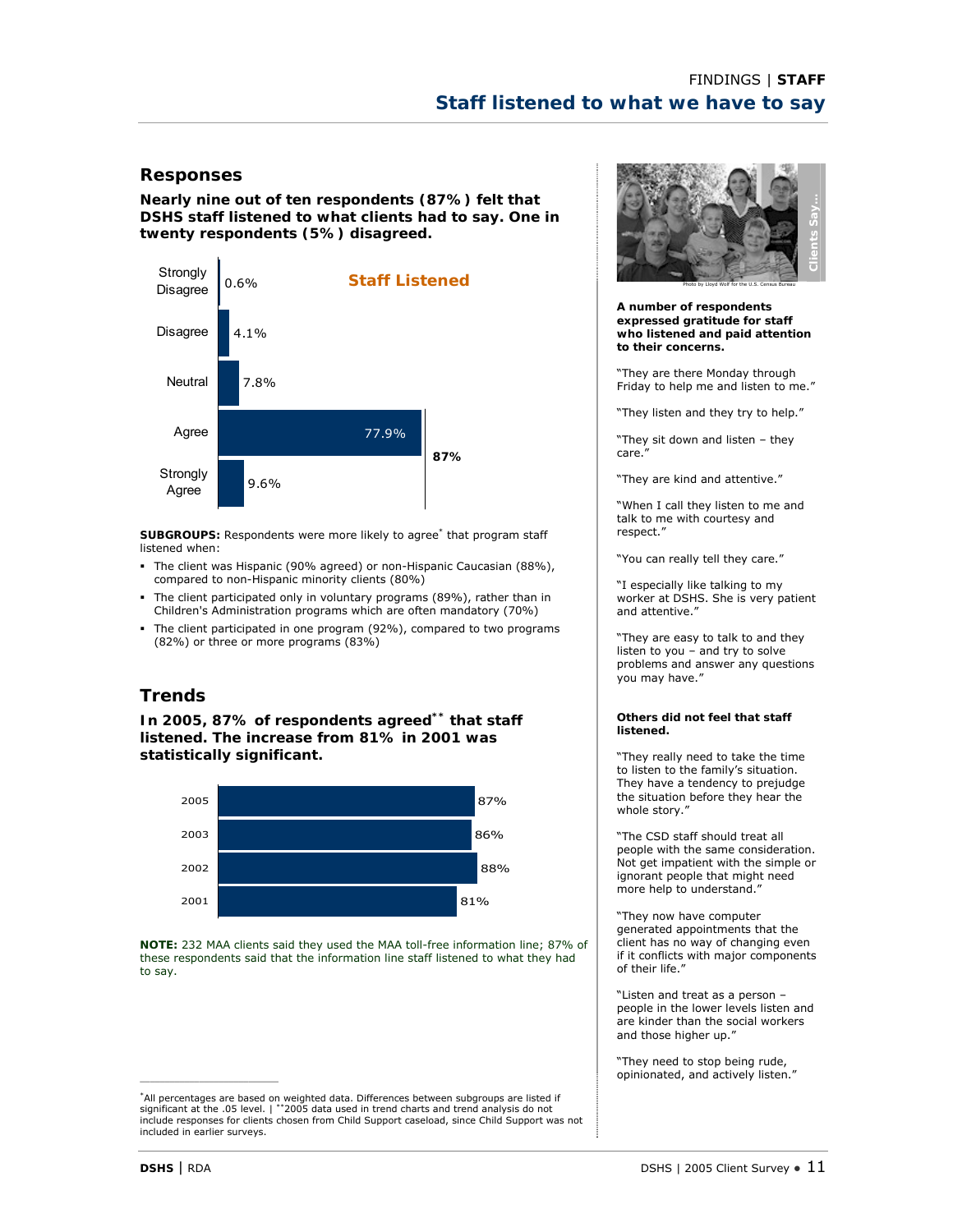

**Many clients felt that staff understood and cared about their needs.** 

"They will sit down and listen to what I have to say; instead of telling me what I have to do first."

"They treat us with warmth, compassion and understanding."

"They listen to me and take me seriously if I have any concerns."

"They care about our family and our needs."

"The workers are knowledgeable and quick to respond."

"They are there when you need them to help with housing or food or getting your car fixed."

"They have been extremely empathetic."

"They are understanding, patient and helpful."

#### **Other respondents did not feel understood.**

"They could be more thoughtful and listen to what you need.'

"They make it tough to get any help."

"A lot of the workers act like they are better than we are. I don't feel that they understand our problems."

"There's not enough hours for caregivers of disabled elderly parents. I only get 130 hours per month for 24/7 care of my mother. I had to quit work in order to provide the care."

"The people that determine eligibility don't listen. They say that making minimum wage is too much money to get food stamps and I have two children. They should understand where we are coming from and our point of<br>view." view."  $\blacksquare$ 

### **Responses**

**More than eight out of ten respondents (85%) felt that DSHS staff understand client needs. Less than one out of ten respondents (7%) disagreed.** 



**SUBGROUPS:** Respondents were more likely to agree\* that DSHS staff understand their needs when:

- The client was a child (88% agreed), compared to an adult (83%)
- The client was Hispanic (90%) or non-Hispanic Caucasian (86%), compared to non-Hispanic minority clients (76%)
- The client participated only in voluntary programs (87%), rather than in Children's Administration programs which are often mandatory (73%)
- The client participated in one program (91%), compared to two programs (78%) or three or more programs (81%)

# **Trends**

**In 2005, 85% of respondents agreed\*\* that staff understood their needs. The increase from 79% in 2001 was statistically significant.** 



\*All percentages are based on weighted data. Differences between subgroups are listed if significant at the .05 level. | \*\*2005 data used in trend charts and trend analysis do not include responses for clients chosen from Child Support caseload, since Child Support was not included in earlier surveys.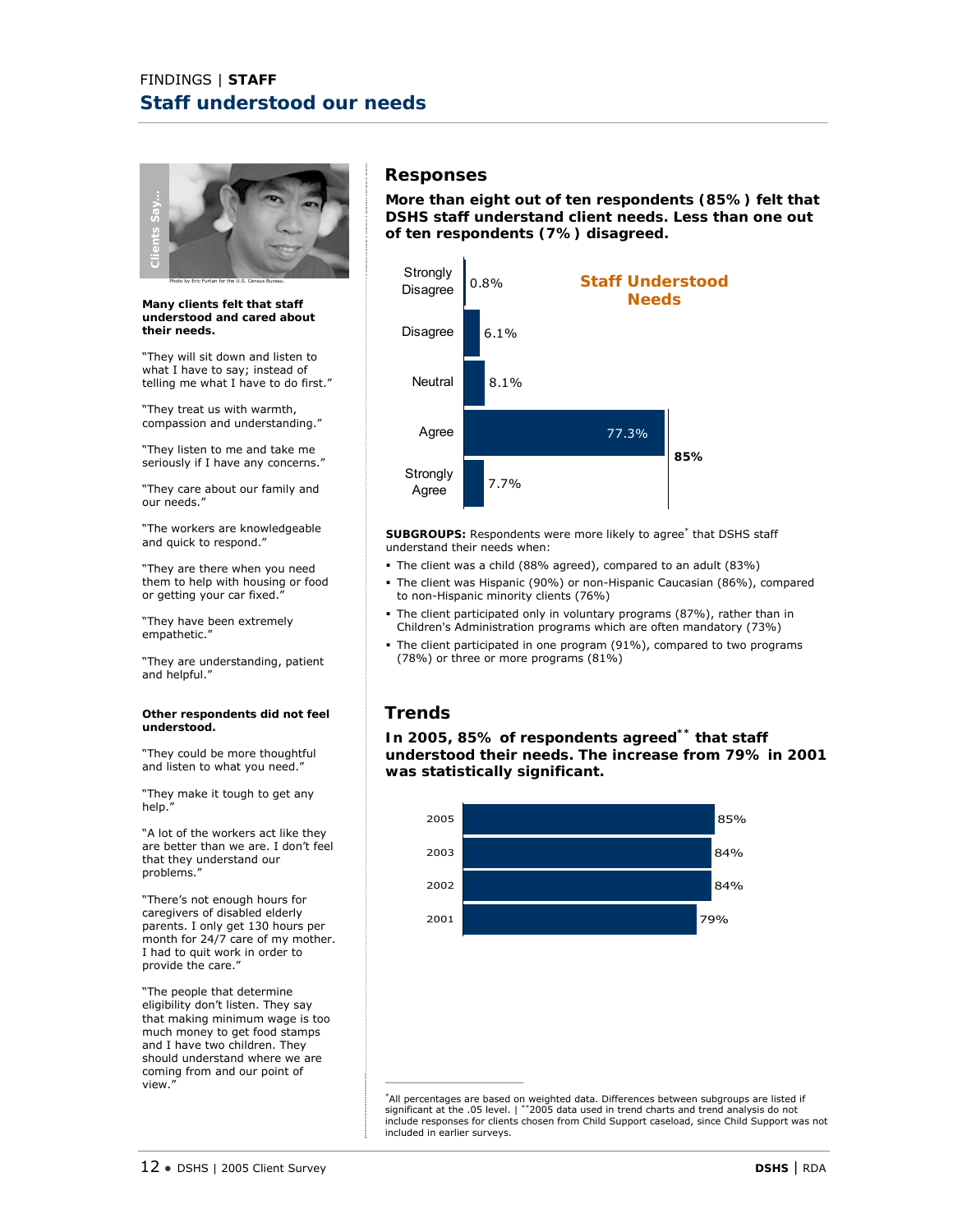**Nearly nine out of ten respondents (89%) felt satisfied with the business hours of their program. One in twenty respondents (5%) disagreed.** 



**SUBGROUPS:** Respondents were more likely to agree\* that program offices were open at good times when the client participated only in voluntary programs (90% agreed), rather than in Children's Administration programs which are often mandatory (82%).

# **Trends**

**In 2005, 90% of respondents\*\* were satisfied with program hours. The increase from 81% in 2001 was statistically significant.** 



\*All percentages are based on weighted data. Differences between subgroups are listed if significant at the .05 level. | \*\*2005 data used in trend charts and trend analysis do not include responses for clients chosen from Child Support caseload, since Child Support was not included in earlier surveys.



**Although most of the respondents responded positively to the question about office hours, they did not use the opportunity to mention this issue. The relatively few comments received about office hours were almost all negative.** 

"Their offices are only open to the public from 9:00 to 4:00 which makes it very difficult for us adult children that work."

"Have someone available for program after 5:00 PM."

"The office hours suck. Now that I'm working I'd have to go on my lunch hour. If they were open on Saturday it would be phenomenal."

"Stay open later . . . 6 or 7 p.m. would be great since I am working."

**The preponderance of comments shows that the process of making appointments and waiting in the office are more pressing issues than the open hours.** 

"In Port Angeles people line up on the sidewalk at 7:00 AM in the rain and dark waiting for the door to open and then take a number. When they run out of numbers for the day you don't get in and have to come back the next day. So, you're washed out before you can even get into the system."

"Not having to arrive between 7 and 9 in the morning and then having to wait most of the day. I usually got out of CSO about 3 p.m."

"Reduce the amount of waiting time to see a worker."

"They won't see anyone after 4:00 even though they're open 'til 5:00."

"Some times when you go to the office you have to sit and wait one to two hours.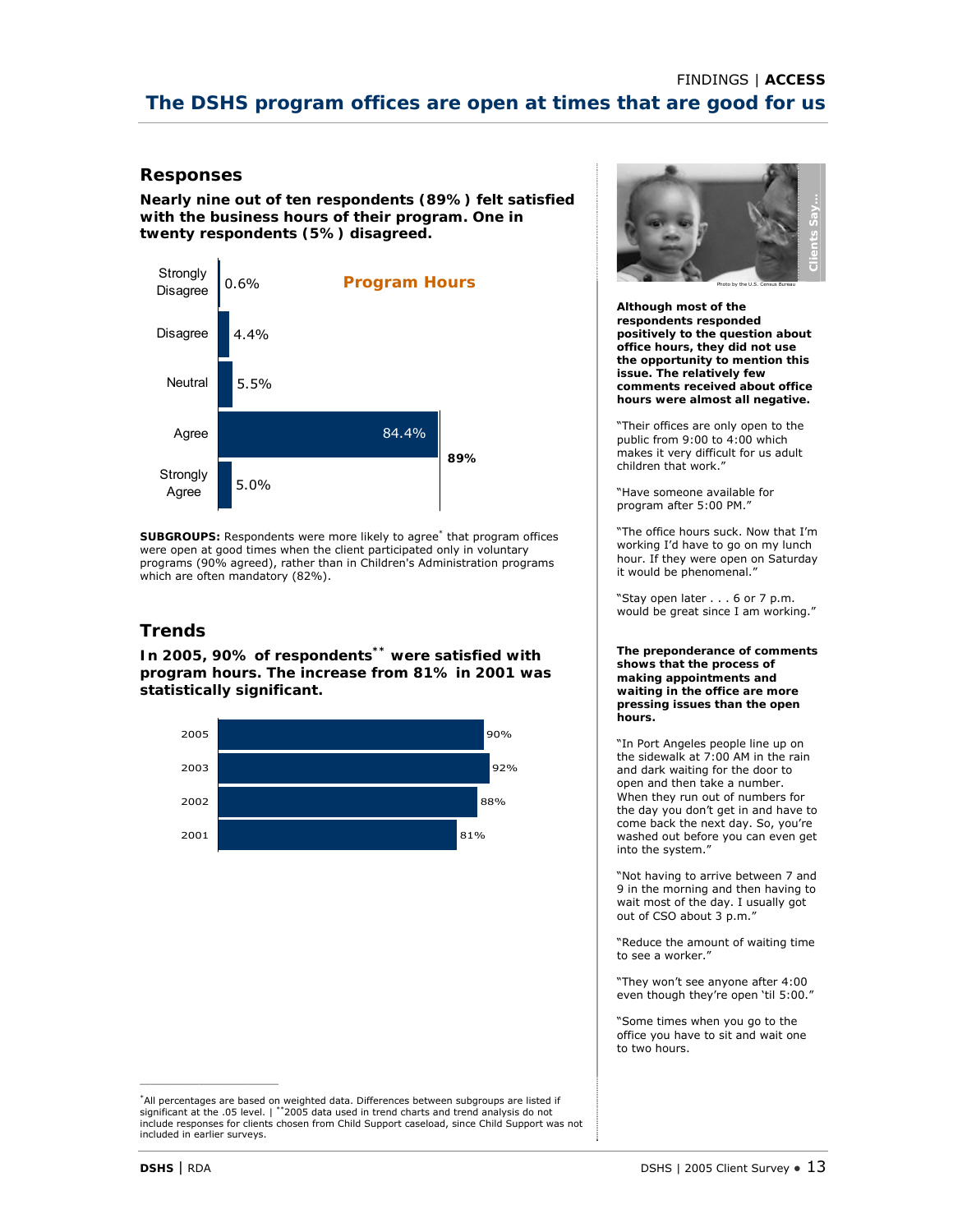

**Although most respondents find DSHS office locations convenient, only a few volunteered positive comments about location.** 

"It's easy to get to their office."

"They are not that far away."

"It is close to my home."

"I like that all the services are under one roof."

"The office moved closer to where I live.'

#### **The relatively few respondents unhappy with location were more specific in their comments.**

"It's hard to always be on time for 8:00 appointments when you have to ride the bus for an hour just to get there. Once I was one minute late, and they wouldn't see me that day."

"The DSHS worker should conduct business at least once per month in Ritzville."

"I live in Federal Way and I don't like that they transferred my case to Seattle."

"Need all services for all the divisions in one central place."

"They want me to come to Chehalis for WorkFirst every day. If I don't they will cut me off my grant. It's 77 miles each way. They can give me a bus pass or gas voucher, but they want me to come to Chehalis to get it."

"The WorkFirst program expects you to attend class in the downtown office, then go out to the north office for an hour in the job club, and then go out for five job contacts, all in the same day. Then when you can't keep this schedule they put you in sanction. I travel by bus and it's impossible to do all this."

#### **Responses**

**Nearly nine out of ten respondents (87%) felt it was easy to get to DSHS programs. Less than one out of ten respondents (8%) disagreed.**



SUBGROUPS: Respondents were more likely to agree<sup>\*</sup> that program location was convenient when:

- The client was Hispanic (94% agreed), compared to non-Hispanic Caucasian (86%) and non-Hispanic minority clients (81%)
- Those involved with one program (90%), compared to those involved with three or more programs (82%)

# **Trends**

\_\_\_\_\_\_\_\_\_\_\_\_\_\_\_\_\_\_\_\_\_\_\_\_\_\_\_\_

**In 2005, 88% of respondents agreed\*\* that it is easy to get to their program. There was no statistically significant difference from earlier surveys.** 



\*All percentages are based on weighted data. Differences between subgroups are listed if significant at the .05 level. | \*\*2005 data used in trend charts and trend analysis do not include responses for clients chosen from Child Support caseload, since Child Support was not included in earlier surveys.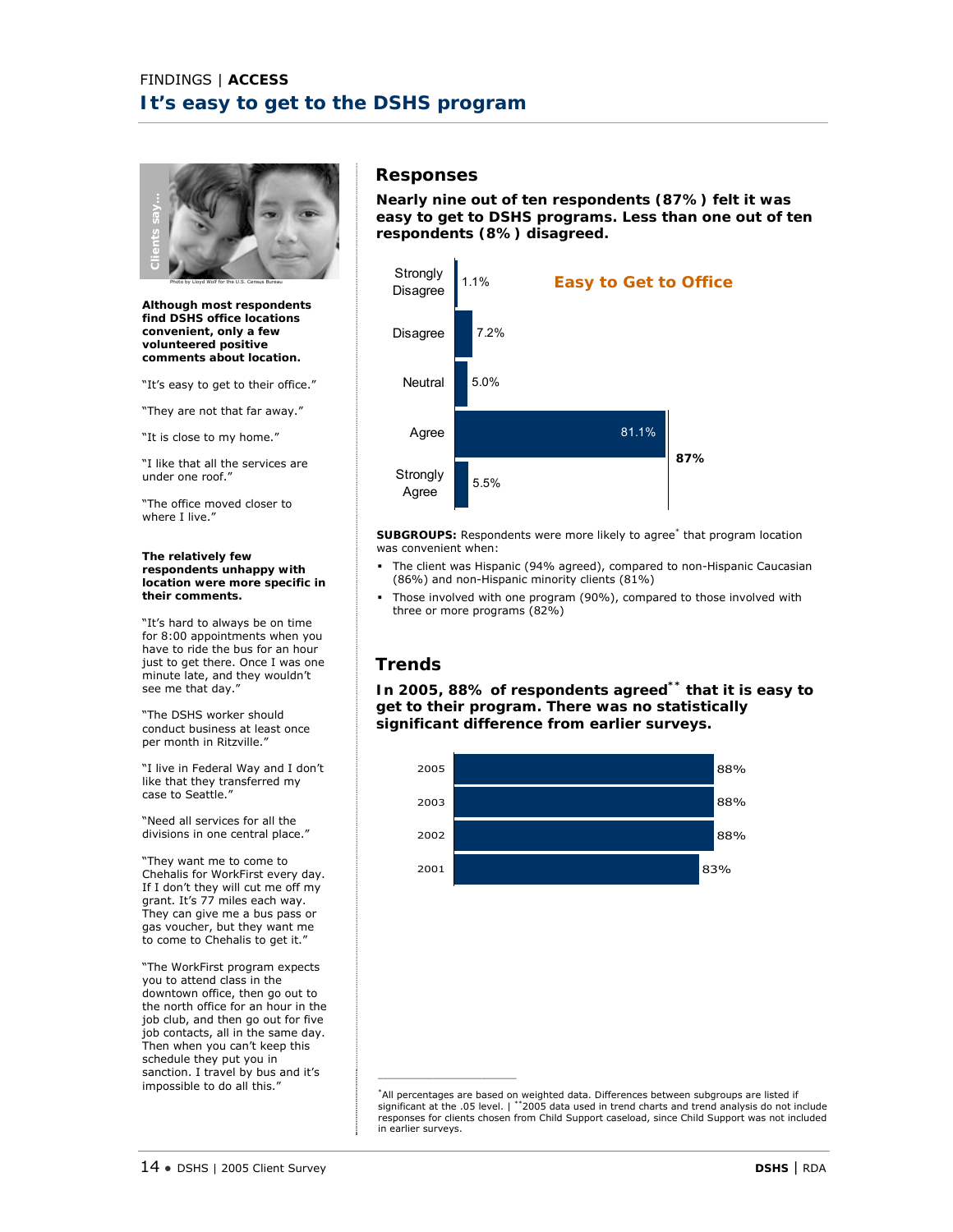**Nearly four out of five clients (79%) felt satisfied that they received timely services. More than one out of ten respondents (12%) disagreed.** 



**SUBGROUPS:** Respondents were more likely to agree\* that services were timely when:

- The client was a child (85% agreed), compared to an adult (75%)
- The respondent was a representative of the client (84%), compared to when the respondent was the client (75%)
- The client participated only in voluntary programs (81%), rather than in Children's Administration programs which are often mandatory (61%)
- The client participated in one program (85%), compared to two programs (77%) or three or more programs (73%)

# **Trends**

**In 2005, 80% of respondents agreed\*\* that they got services as quickly as needed. The increase from 67% in 2001 was statistically significant.** 



\*All percentages are based on weighted data. Differences between subgroups are listed if significant at the .05 level. | \*\*2005 data used in trend charts and trend analysis do not include responses for clients chosen from Child Support caseload, since Child Support was not included in earlier surveys.



**Many clients were pleased by speedy service.** 

"They are really fast at getting the help you need."

"Quick response most of the time."

"The services are provided in one day; no longer have to wait for an appointment."

"They do their work in a timely fashion."

"They were right there and I didn't have to wait."

"Speedy services."

"They are efficient."

"Not so much standing in line these days – prompt."

#### **Others shared negative experiences with waiting times and delays.**

"Three times I was told that the paperwork would be processed that day and the next day the money would be on my EBT card. This was not so; it took over ten days. During the interim, I was evicted for nonpayment of rent."

"I have a child with permanent, severe disabilities. The only program we qualify for has a waiting list and we have been on this list for 5 years."

"The case managers are far too loaded down. Such a long waiting period to get a case manager to do an assessment."

"They have a long waiting time in the waiting room. If they are late in calling me in it's OK, but if I'm late getting there they get mad."

"When we go in there, pack a lunch."

"We applied for DDD and then we never heard anything. When I called they said we were on a waiting list. That was July 21, 2000. I have never heard anything since then."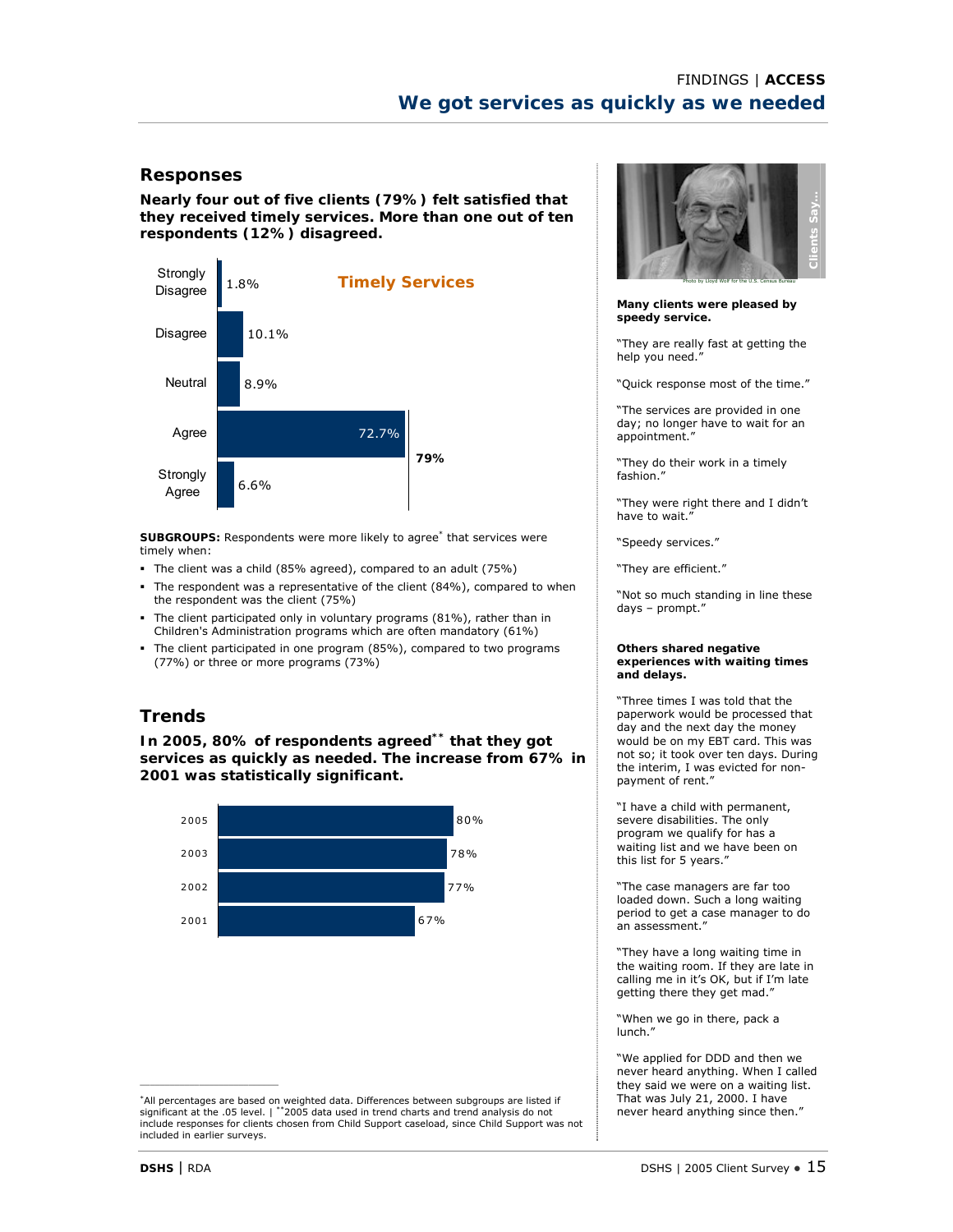

**Comments were divided when clients discussed ease of access to DSHS programs. Some were complimentary.** 

"It's easy to get help if you really need it."

"It is pretty easy."

"Hassle free to apply."

"I can do stuff on-line with DSHS, such as completing the application form."

"The paperwork was fairly simple."

"Lot less paperwork than it used to be."

"They took all the complications out of the process."

"They are there when you need them, but you have to push them to get the help."

"I like that they help me out, but it's like pulling teeth to get it.'

**Other clients thought it should be easier to get help. DSHS errors can cause problems for clients.** 

"Make it easier to get assistance. Make assistance duration last longer."

"Make it easier for single individuals to get medical, money grant, and DVR services."

"Need more dental providers who accept the coupon."

"They will send me the paperwork to complete, with a due date for it to be returned. But it's already the due date by the time I get the forms. So, I have to call the call center to request an extension and have to wait on hold for up to 45 minutes. I have to go through this every three months."

"I received the letter with the appointment date AFTER the appointment date. They wouldn't reschedule for 3 months since I missed the original appointment date."

#### **Responses**

**About seven out of ten respondents (71%) agreed that it was easy to get services from DSHS programs. Less than one in five (17%) disagreed.** 



SUBGROUPS: Respondents were more likely to agree<sup>\*</sup> that services were easy to access when the client was Hispanic (79% agreed), compared to non-Hispanic minority clients (64%).

# **Trends**

\_\_\_\_\_\_\_\_\_\_\_\_\_\_\_\_\_\_\_\_\_\_\_\_\_\_\_\_

**In 2005, 72% of respondents agreed\*\* that it was easy to get services. The increase from 63% in 2001 was statistically significant.** 



**NOTE:** Many of the narrative comments from survey respondents addressed the ease of getting services. See pages 26 to 28 for additional themes and examples of comments related to ease of getting services.

\*All percentages are based on weighted data. Differences between subgroups are listed if<br>significant at the .05 level. | \*\*2005 data used in trend charts and trend analysis do not<br>include responses for clients chosen from not included in earlier surveys.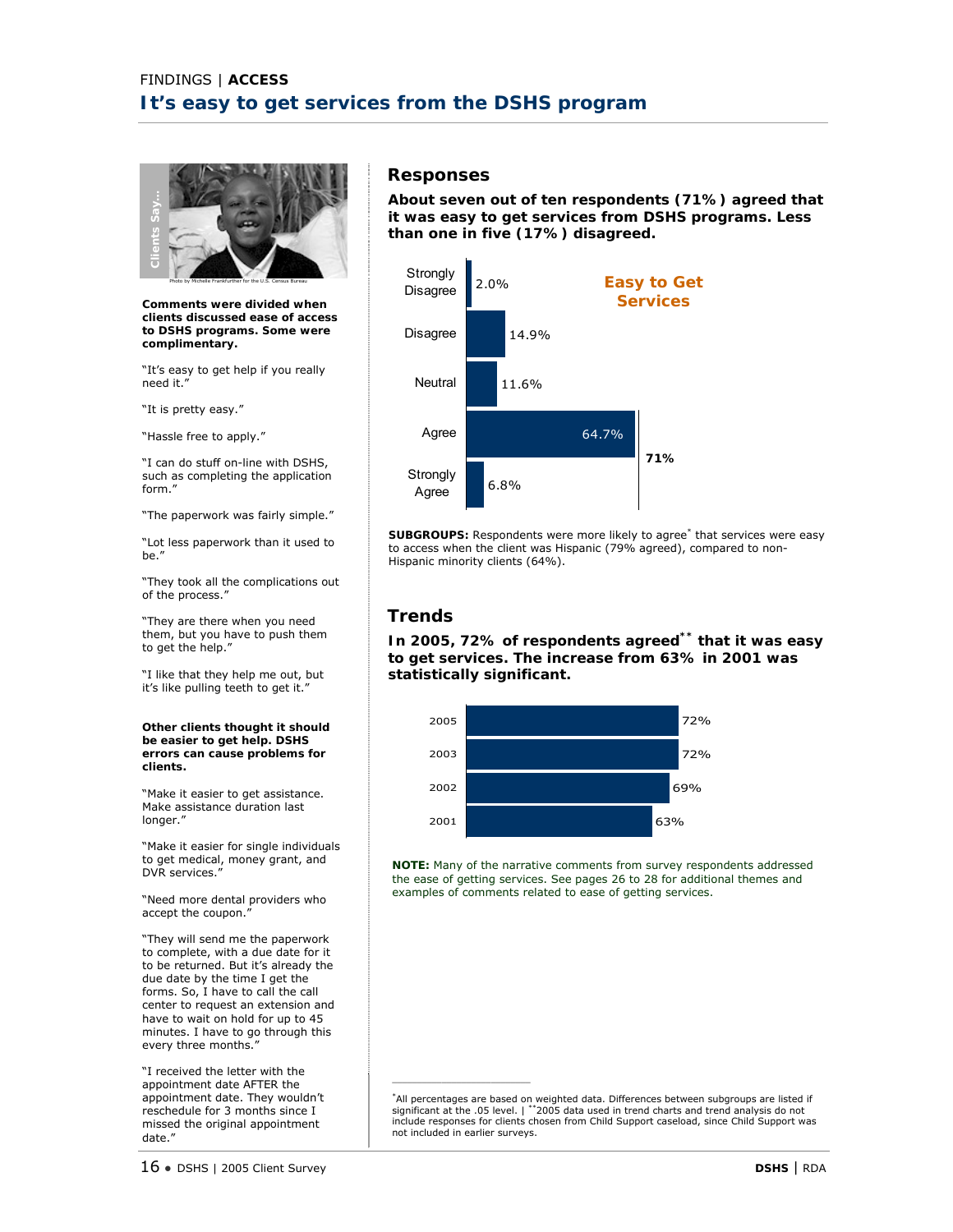**About seven out of ten respondents (71%) agreed that phone calls were returned in a timely manner. Less than one in five (16%) disagreed.** 



**SUBGROUPS:** Respondents were more likely to agree<sup>\*</sup> that calls were returned within 24 hours when:

- The client was a child (76% agreed), compared to an adult (68%)
- The client was non-Hispanic Caucasian (74%), compared to non-Hispanic minority clients (65%)
- The respondent was a representative of the client (76%), compared to when the respondent was the client (67%)
- The client participated only in voluntary programs (73%), rather than in Children's Administration programs which are often mandatory (57%)
- The client participated in one program (76%), compared to two programs (68%) or three or more programs (69%)

# **Trends**

**In 2005, 72% of respondents agreed\*\* that calls were returned within 24 hours. The increase from 64% in 2001 was statistically significant.** 





**Phone issues were not limited to returning calls. Clients also shared experiences – both positive and negative – with call centers, hold times and recorded messages.**

"I can always get through to someone at the main office."

"I almost always got immediate help on telephone calls."

"If I move I just call the 800 phone number and they take care of the paperwork for me.'

"I do like the fact they return phone calls quickly."

"I like the computerized phone service."

"They are there when I call – the front desk gets the worker for me. Now, you can talk to anyone in the office and they can now help you – you no longer have to go to a specific person."

"Cut the wait time on the phone down from 45 minutes.

"The automatic telephone answering service is terrible. They need to have less of it and more one-on-one people contact."

"I don't like being put off all the time because the call volume is high, or being passed from one person to another, and then being cut off the phone when the time limit is reached."

"Return phone calls right away, not just when they feel like it. Sometimes they don't call back until a week later."

"They should return calls quicker. Sometimes it has taken them two weeks to call me back and I've had to keep calling them."

"They won't return phone calls. I've had my benefits cancelled because I had to work and couldn't keep an appointment, even though I called to tell them my schedule."

"When they give us a time and a date, they should make that call. But they never do."

<sup>\*</sup>All percentages are based on weighted data. Differences between subgroups are listed if significant at the .05 level. | \*\*2005 data used in trend charts and trend analysis do not include responses for clients chosen from Child Support caseload, since Child Support was not included in earlier surveys.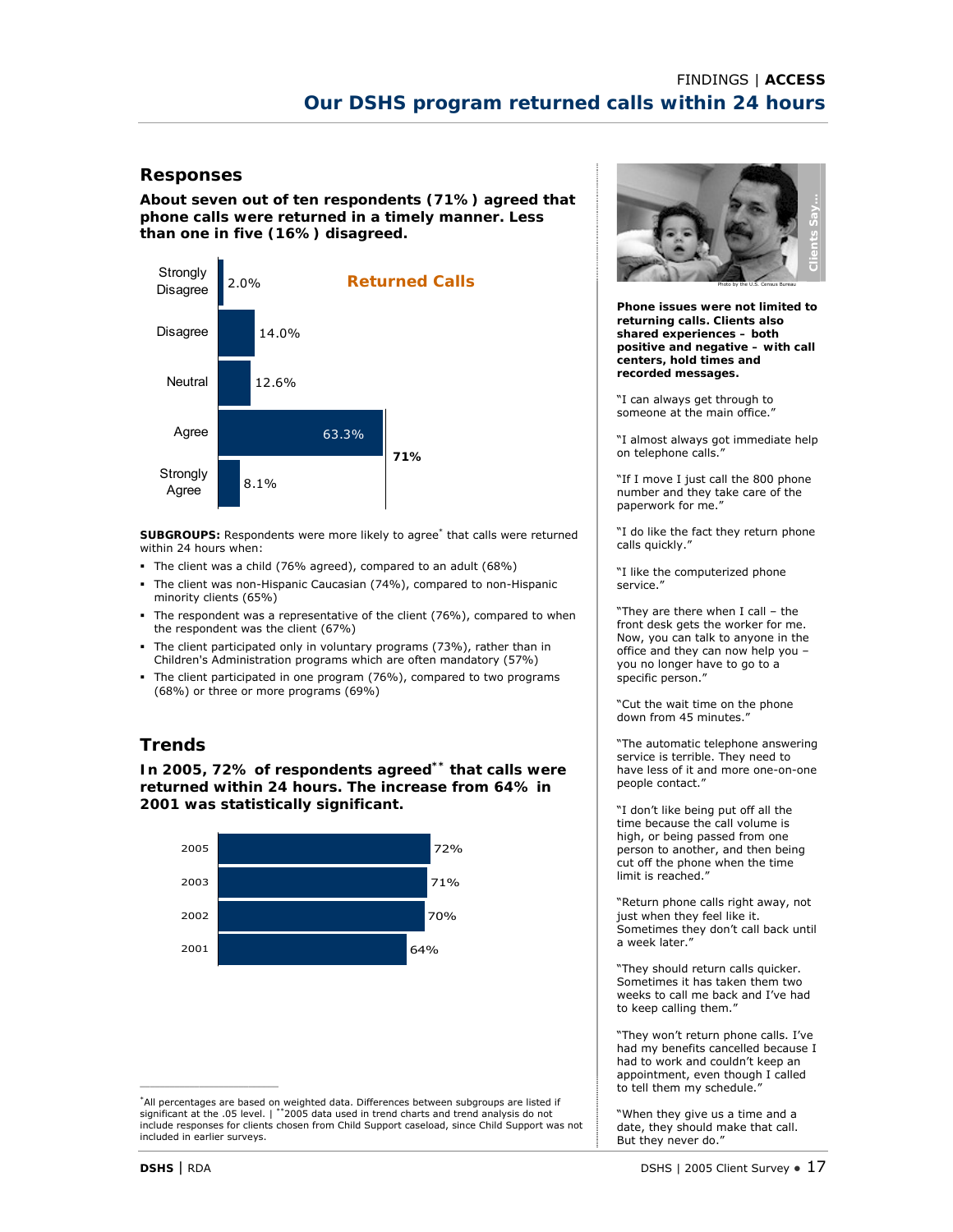

**Some respondents were grateful for clear explanations.** 

"Their explanations are excellent."

"They were very good about being able to answer my questions without shuffling to someone else."

"As I talk to them, they understand what I am saying. They break down the words and help me understand what they are talking about. Long words confuse me.'

"The people at DSHS honestly do try to give answers – although sometimes the terms are difficult to understand."

#### **Others found explanations unclear or even contradictory.**

"The workers are overworked and they don't have any time to talk and explain things to us."

"They mailed me three different letters in the same day, all saying different things. They gave me ten different answers to one question. They sent me a letter saying I'm approved and the next day they sent me a letter saying I'm cut off."

"A lot of times the people that work there give out a lot of incorrect information."

"DVR did not make clear to me how they could help me."

 "They made a lot of promises to me and then let me down. You need a way to get more information out and make it easier to get."

"I think they could do a better job explaining how the process works."

"Have someone on staff at the office who can sign."

"It's difficult to find out what is covered, especially medications."

# **Responses**

**More than four out of five respondents (82%) agreed that program staff explained things clearly. Less than one out of ten (9%) disagreed.** 



**SUBGROUPS:** Respondents were more likely to agree\* that program staff explained things clearly when:

- The client was a child (87% agreed), compared to an adult (80%)
- The client was Hispanic (90%), compared to non-Hispanic Caucasian (82%) and non-Hispanic minority clients (77%)
- The client participated only in voluntary programs (84%), rather than Children's Administration programs which are often mandatory (72%)
- The client participated in one program (86%), compared to those involved with two programs (79%)

# **Trends**

\_\_\_\_\_\_\_\_\_\_\_\_\_\_\_\_\_\_\_\_\_\_\_\_\_\_\_\_

**In 2005, 83% of respondents agreed\*\* that staff explained things clearly. There was no statistically significant difference from earlier surveys.** 



**NOTE:** 233 MAA clients said they used the MAA toll-free information line and answered this question; 86% of these respondents said that the information line staff explained things clearly.

\*All percentages are based on weighted data. Differences between subgroups are listed if<br>significant at the .05 level. | \*\*2005 data used in trend charts and trend analysis do not<br>include responses for clients chosen from included in earlier surveys.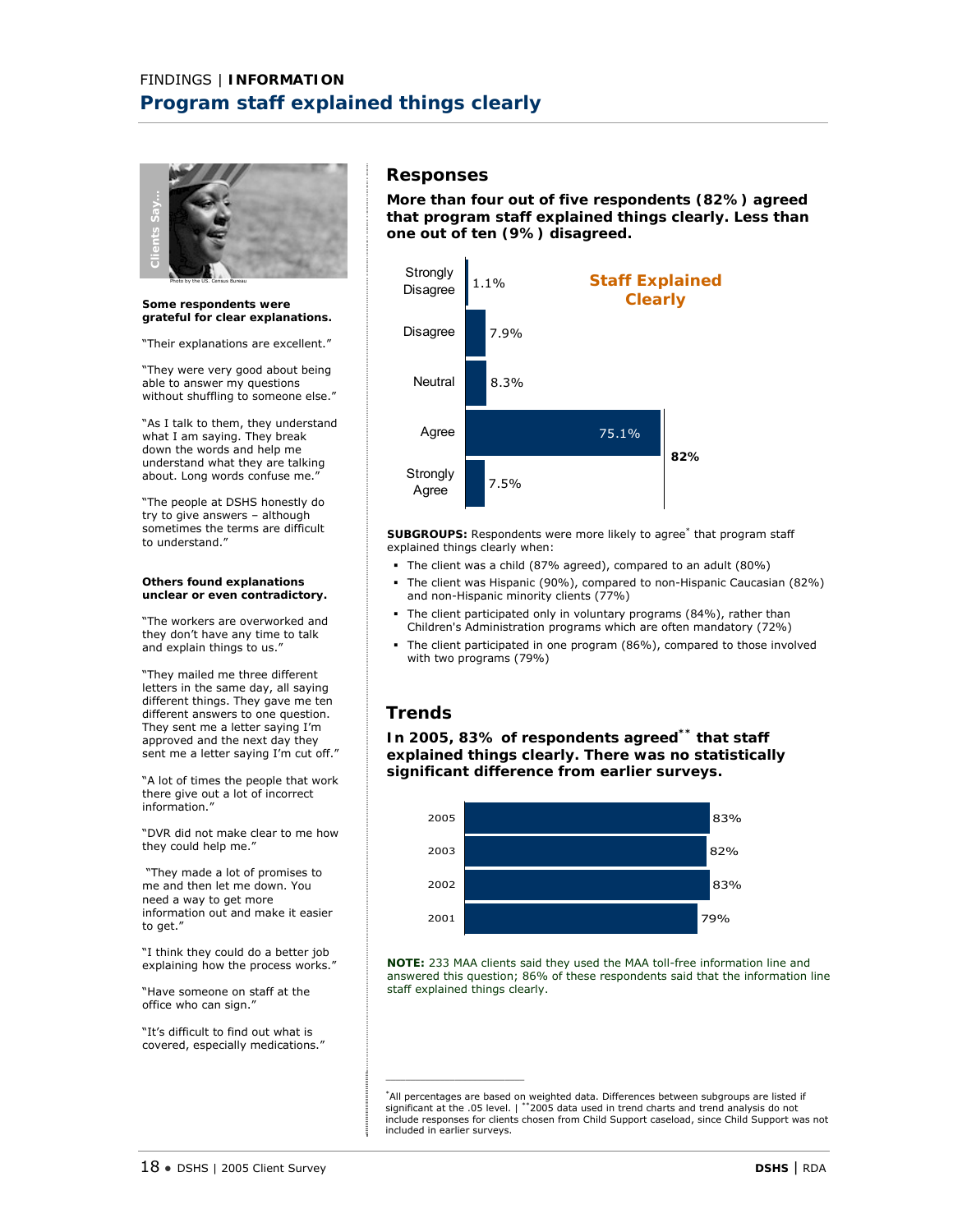**Three out of four respondents (75%) felt it was easy to get information about services. More than one out of ten (13%) disagreed.** 



SUBGROUPS: Respondents were more likely to agree<sup>\*</sup> that information was easily accessible when:

- The client was Hispanic (85% agreed), compared to non-Hispanic Caucasian (75%) and non-Hispanic minority clients (63%); non-Hispanic Caucasian clients were also more likely to agree than non-Hispanic minority clients
- The client participated in one program (80%) or three or more programs (76%), compared to two programs (68%)

# **Trends**

**In 2005, 75% of respondents agreed\*\* that it was easy to get needed facts. There was no statistically significant difference from earlier surveys.** 



\*All percentages are based on weighted data. Differences between subgroups are listed if significant at the .05 level. | \*\*2005 data used in trend charts and trend analysis do not include responses for clients chosen from Child Support caseload, since Child Support was not included in earlier surveys.



**DSHS staff can be very helpful in providing information.** 

"They get back to me and answer my questions."

"They are knowledgeable whenever I ask them a question."

"They were very informative and helpful."

"I like that they explain things very clearly for me.'

"They respond quickly and informatively."

"They are knowledgeable whenever I ask them a question."

#### **According to some reports, getting needed information from DSHS can also be difficult.**

"I should not have to ask just the right questions in order to get information."

"Make Spend-downs clearer!! It's very hard to understand all the terms to the program. I spent a lot of out-of-pocket money and got into debt to pay medical bills. The frustrating part is that I actually qualified for the MAA program two years before getting on the program."

"It's very bureaucratic and it's hard to get answers that make sense."

"We need a better listing of phone numbers. We should be able to know who to call for answers to specific needs."

"I filled out the paperwork for medical and sent it in but never got a response. I kept waiting and about 3 months later when I got ahold of them they said that we had medical this whole time. But I never knew it. We got stuck paying for all our medical expenses because DSHS never let us know."

"The services they provide are not made clear. I didn't know they covered any dental."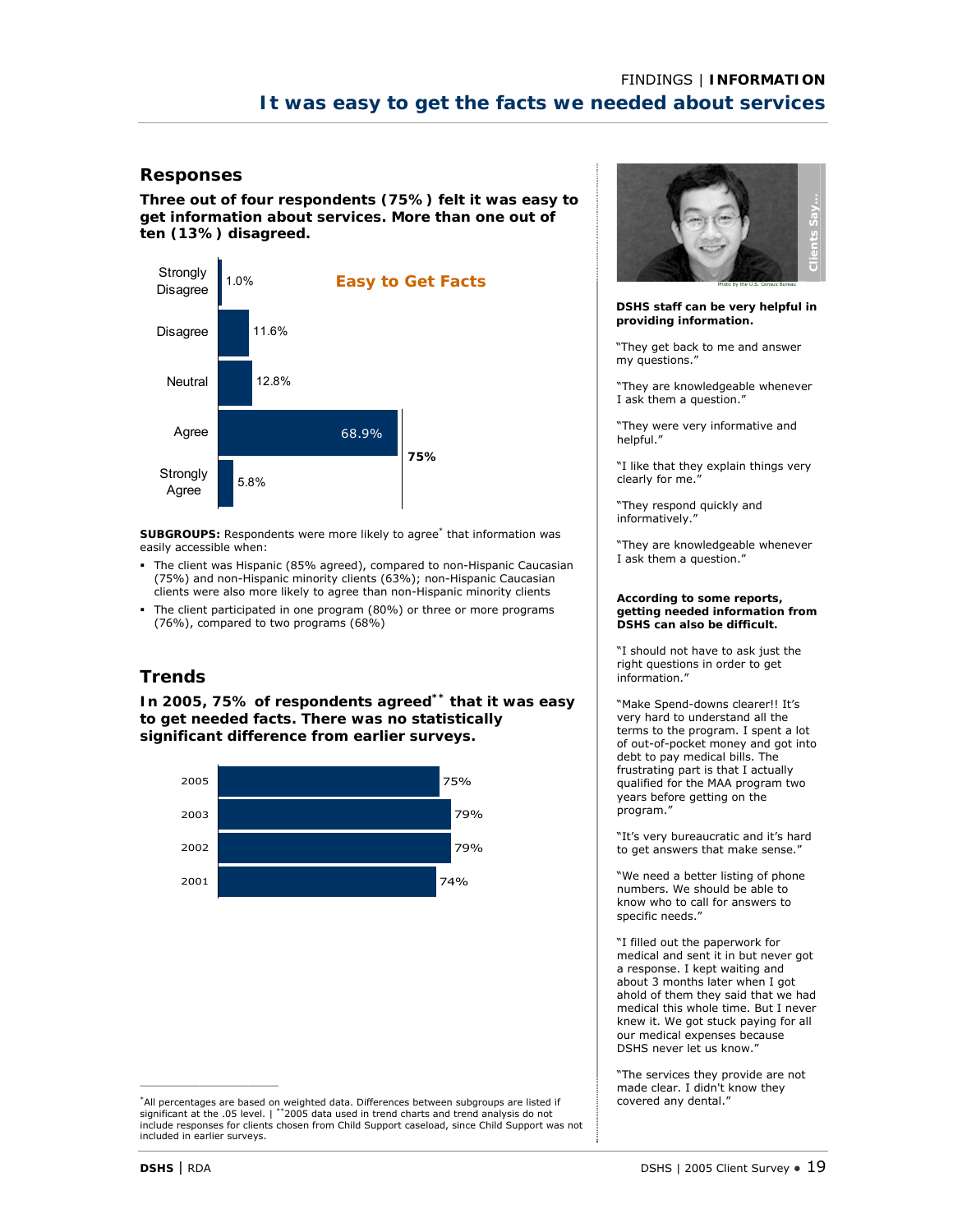

**Some clients praised the way DSHS helped them find available resources.** 

"They are my resource to know what is available for my child."

"I like the way they explain the programs available and explain eligibility."

"I am glad that there is a place for available services for our needs and that they will answer our questions."

"I like the fact that they do understand what I need and they gave me a book with a list of people that would come and help me if I need it."

#### **Others found it difficult to find available programs.**

"DSHS needs to inform clients of all services that are available, instead of, us guess at what is available."

"The information is lacking. They won't tell you what services are available."

"They should definitely be more free and informative with their information on available services."

"I think they could do a better job of explaining what they can provide. They said we qualified for respite care but then didn't say how many hours or instructions on the next step."

"It's hard to find out about programs and what's available."

"Publish more what DSHS can provide in the line of services available. I didn't know what DSHS offered until some friends told me of some of the services available."

"DSHS needs to make more public awareness about their available programs."

"It is very confusing to know which office to call for help.'

# **Responses**

**Nearly four out of five respondents (78%) agreed that they know what DSHS services are available. More than one out of ten (13%) disagreed.** 



SUBGROUPS: Respondents were more likely to agree<sup>\*</sup> that they knew what services were available when:

- The client was Hispanic (87% agreed) and non-Hispanic Caucasian (80%), compared to non-Hispanic minority clients (60%)
- The client participated in one program (82%) or three or more programs (78%), compared to two programs (71%)

# **Trends**

**In 2005, 77% of respondents agreed\*\* that they know what program services are available. There was no statistically significant difference from earlier surveys.** 



\*All percentages are based on weighted data. Differences between subgroups are listed if significant at the .05 level. | \*\*2005 data used in trend charts and trend analysis do not include responses for clients chosen from Child Support caseload, since Child Support was not included in earlier surveys.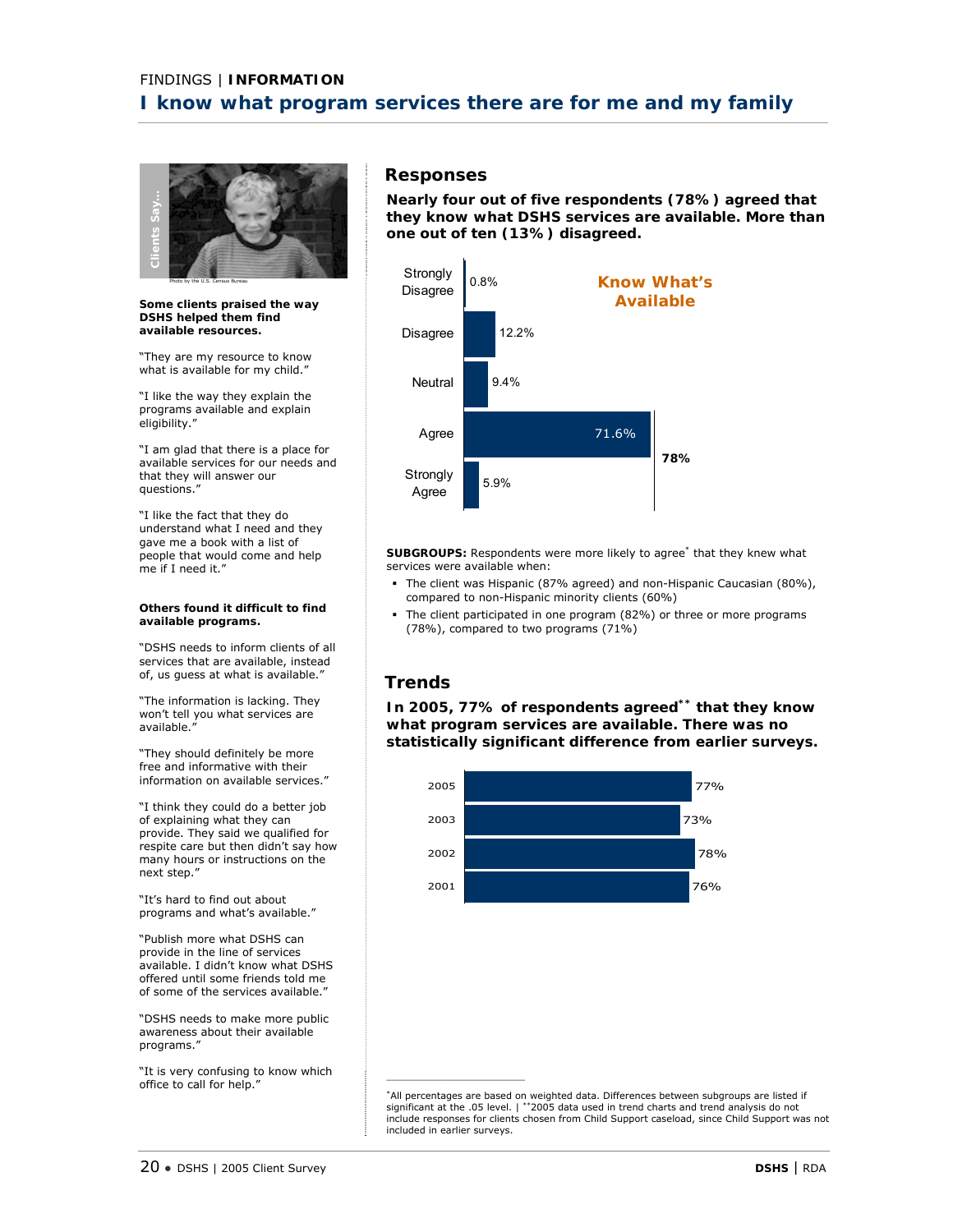**Nearly three out of four respondents (74%\*) felt that they were involved in making choices about the services received. More than one out ten (12%) disagreed.** 



**SUBGROUPS:** Respondents were more likely to agree\*\* that DSHS facilitates choices about services in the following cases:

- The client participated only in voluntary programs (76% agreed), rather than in Children's Administration programs which are often mandatory (60%)
- The client participated in one program (80%), compared to two programs (67%)

# **Trends**

**In 2005, 74% of respondents agreed that they were involved in making choices. There was no statistically significant difference from earlier surveys.** 



\*This question was not included in the portion of the survey addressing services from the Division of Child Support. All percentages are based on weighted data. | \*\*Differences between subgroups are listed if significant at the .05 level.



**Some clients clearly felt that they were afforded choices and input into service decisions.** 

"I like the fact that they try to include my mother with me in the discussions. It's respectful to my mother because we're not talking about her behind her back."

"I like the options that they give me."

"I like that they are available and flexible and very good."

"DSHS has been incredible for me. It has helped me when I needed it. It has given me the ability to access a lot of help that I needed."

"I like the way they were willing to compromise with me on the services."

#### **Others found it difficult to establish a relationship that permitted input and choice.**

"The call center people should listen to us first before they ask all their questions. They wouldn't let me tell them why I called."

"You need to be able to deal individually on a case by case basis with people."

"Every time you go in you get a new person. You're always starting over with someone new. You should be able to keep one worker."

"I liked it better when I had my own assigned caseworker."

"There's nothing I like about them because they don't work individually with the cases and there's too many guidelines. CPS needs to allow for family involvement. It's not just about the parents and children. There are usually grandparents, aunts and uncles that could help CPS to help the children."

 $\mathcal{L}_\text{max}$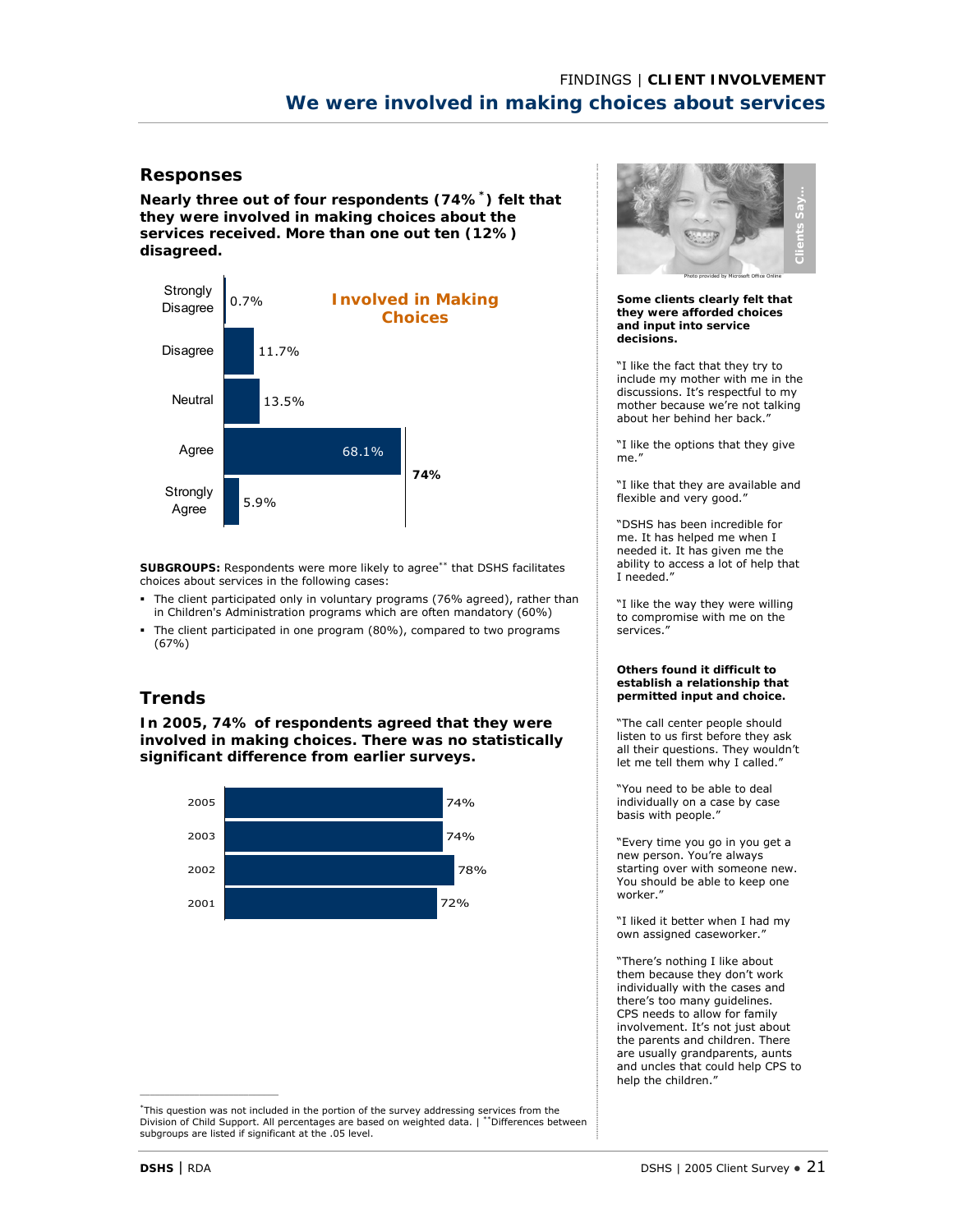

**Some clients said DSHS empowered them to reach goals.** 

"Being able to receive help for my goals in life and be a productive individual in society."

"I like DVR the best. They're helping me to meet my goals."

"It gives you an opportunity to learn about your problems, how to get help and deal with problems.'

"It allows my family to accomplish our goals."

"The caring workers trying to keep mom in her own home."

"They were there when I needed them for food and money to get off the street. The money let me buy a tent to live in. They helped me get treatment for my cancer."

#### **Some felt that inflexible rules or program limits impeded efforts to reach goals and stabilize their lives.**

"There's a lack of funding for DD in-home health care and there are more cuts coming. I'm the provider for my DD daughter and I'm being punished because we are related."

"Single parents going to school should be eligible for financial assistance just like everyone else. Don't throw up roadblocks for trying to get better employment by education.

"My hours have been cut from 144 to 96, and now to 70 per month. It's to the point that I'll need to get an outside job. I'll have to put my daughter in an institution.

"When you get a job, they cut off your TANF right away, your food stamps are cut back and your childcare co-pay goes up. Should give you thirty days of work before they start to count your earnings, to help you get on your feet."

"WorkFirst made no allowance for my depression."

# **Responses**

**Seven out of ten respondents (70%\*) felt that they helped make plans and goals about their services. More than one in ten (14%) disagreed.** 



**SUBGROUPS:** Respondents were more likely to agree\*\* that they helped make plans and goals about services when:

- The client was a child (75% agreed), compared to an adult (67%)
- The client participated in one program (75%) or three or more programs (75%), compared to two programs (64%)

# **Trends**

\_\_\_\_\_\_\_\_\_\_\_\_\_\_\_\_\_\_\_\_\_\_\_\_\_\_\_\_

**In 2005, 70% of respondents agreed that they helped make plans and goals. The decrease from 80% in 2003 was statistically significant.**



\*This question was not included in the portion of the survey addressing services from the Division of Child Support. All percentages are based on weighted data. | \*\*Differences between subgroups are listed if significant at the .05 level.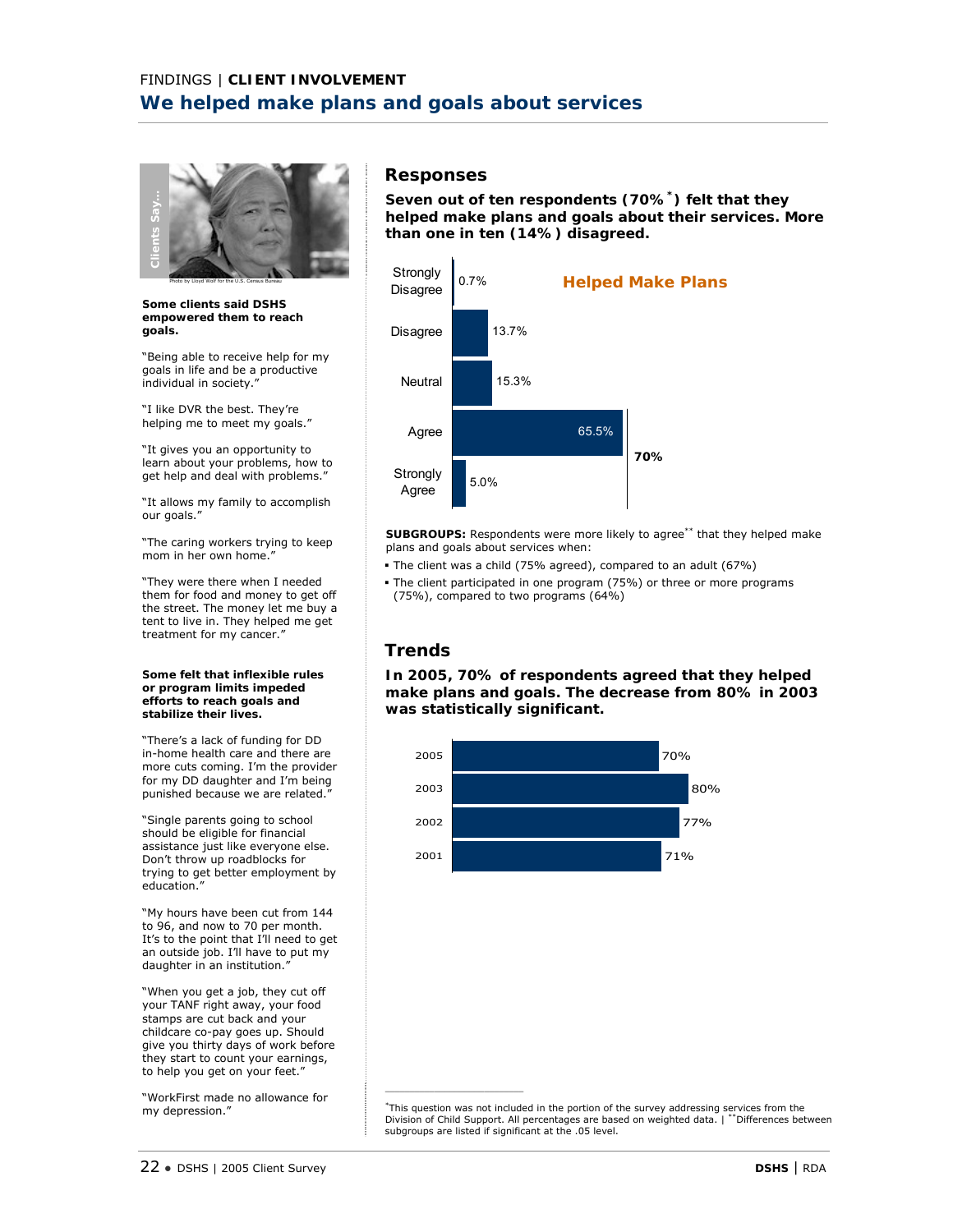**Nearly three out of four respondents (74%) involved with three or more programs were satisfied that someone from DSHS helps them with services from all their DSHS programs. Less than two out of ten (18%) disagreed.** 



**SUBGROUPS:** There were no statistically significant differences\*\* between subgroups for this question.

# **Trends**

**In 2005, 71% of respondents agreed\*\*\* that DSHS coordinates service delivery. The increase from 60% in 2001 was statistically significant.** 



\*Experience has shown that this question may not accurately reflect changes in client perception of service coordination. The question has proven to be subject to interpretation, and changes between years may reflect interpretation rather than changes in client<br>perception. This question will be replaced in future surveys. | \*\*All percentages are based on weighted data. Differences between subgroups are listed if significant at the .05 level. | \*2005 data used in trend charts and trend analysis do not include responses for clients chosen from Child Support caseload, since Child Support was not included in earlier surveys.



**Responses to the question about someone helping with services for all programs seemed to tap into two issues: (1) service coordination, and (2) access to a single designated caseworker to help with any program.** 

"Assign one caseworker to a case so you don't have to re-explain everything."

"It's a bureaucratic nightmare. It's very hard to access a real person that can tell us the status of our services. Our services are pending more than being active. The system is very confusing. The system creates more stress which results in health issues which are worse than no services at all. I could spend four hours a day just trying to work with all the different agencies and trying to figure out what is going on. It's a wild goose chase.

"Communicate between the different divisions."

"Give me one person to talk to for all our needs.

"High caseloads and computerization have blocked direct access to caseworkers."

"When we apply for help we should only have one caseworker to help with all the different programs."

"Any one office doesn't know what another office is doing. There is too much duplication and not enough coordination."

"The different departments need to communicate with each other."

"I guess they will help if you get food stamps, but you get switched so often you don't know who your caseworker is."

"Give people a permanent, assigned caseworker, instead of having to see someone new every time."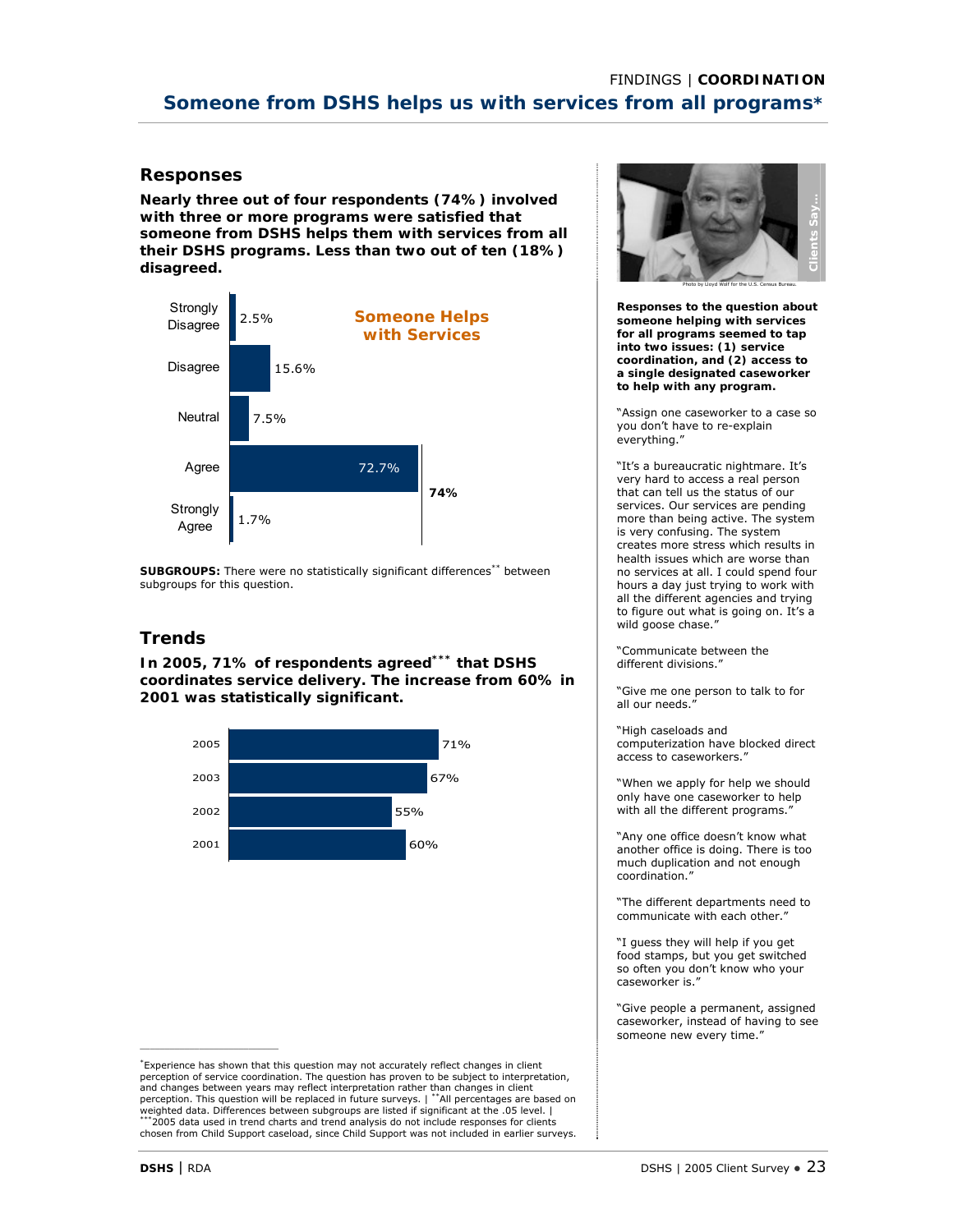

**Even though many of the clients who used more than one program rated coordination highly, only a few made positive mention of coordination in their comments.** 

"The Senior Information and Assistance of Clallam County coordinated paperwork, got us in contact with social services, and got our medical needs paid for. They were a great help."

#### **Most of the comments in this area addressed lack of coordination between programs.**

"Everybody could be on the same page. One general social worker assigned to each individual or family that would link all DSHS divisions. Now we get a different worker in each division when we contact then."

"DSHS as a whole needs to coordinate resources and knowledge of programs available."

"Give me one person to talk to for all our needs."

"De-confuse the information about each DSHS Division as to what services they offer; make it more user-friendly.'

"The communication between the three programs we have contact with is rather poor. If you talk to DDD about a question regarding Medical or Medical about DDD services – they don't know the answers many times."

"Any one office doesn't know what another office is doing. There is too much duplication and not enough coordination."

"The different programs should work together better. I shouldn't have to see a different person for each program."

"Need to get the right hand to know what the left hand is doing. There is a lack of coordination of divisions in DSHS."

### **Responses**

**More than seven out of ten respondents (73%) involved with three or more DSHS programs agreed that DSHS makes sure all their program services work well together. More than one out of ten (13%) disagreed.** 



**SUBGROUPS:** There were no statistically significant differences\* between subgroups for this question.

# **Trends**

\_\_\_\_\_\_\_\_\_\_\_\_\_\_\_\_\_\_\_\_\_\_\_\_\_\_\_\_

**In 2005, 71% of respondents agreed\*\* that DSHS makes sure services work well together. The decrease from 81% in 2003 was statistically significant.** 



\*All percentages are based on weighted data. Differences between subgroups are listed if significant at the .05 level. | \*\*2005 data used in trend charts and trend analysis do not include responses for clients chosen from Child Support caseload, since Child Support was not included in earlier surveys.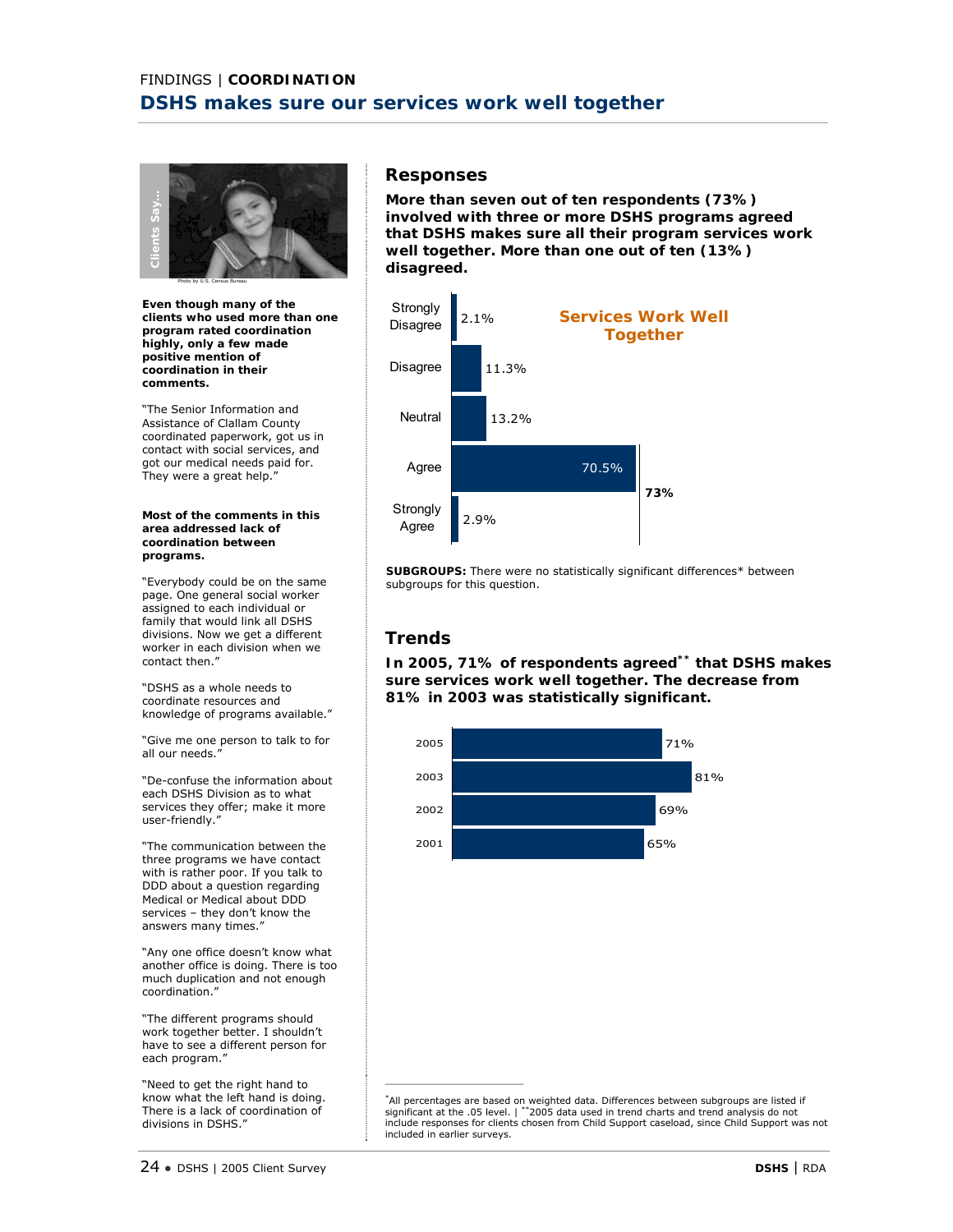# **Narrative Survey Questions**

All respondents were asked two open-ended questions:

- What do you like best about dealing with DSHS?
- What can DSHS do to improve services?

Responses to the narrative questions provide insight into the views of individual clients – and sometimes highlight specific issues or give suggestions that would not emerge from the standardized questions. Most of the respondent comments have been incorporated in the discussions of related questions on previous pages. Clients were very complimentary in some areas, but they also identified some areas for improvement.

The most frequent comments addressed DSHS programs and processes. More than eight out of ten (961 of the 1,136) respondents commented on programs and processes.\* As shown in the chart below, these 961 respondents made 1,011 positive comments about DSHS programs and processes, and also gave 499 critical comments or suggestions for improvement. Additionally, 378 clients commented on DSHS staff, 296 commented on the need for more resources, and 219 commented on communication issues. Comments about DSHS and its programs in general tended to be laudatory, as did comments about DSHS staff. Respondents were more likely to make complaints or suggestions for improvements in the areas of processes, resources, and communication. A more detailed breakdown of comment themes can be found in Appendix H.



### **Number of Comments by Issue**

<sup>\*</sup>A single client may mention the same issue in response to more than one question, and may comment on more than one sub-theme within an issue area (see detailed breakout in Appendix H). Thus, the total number of comments about a particular issue will often be greater than the number of clients who made comments about that issue.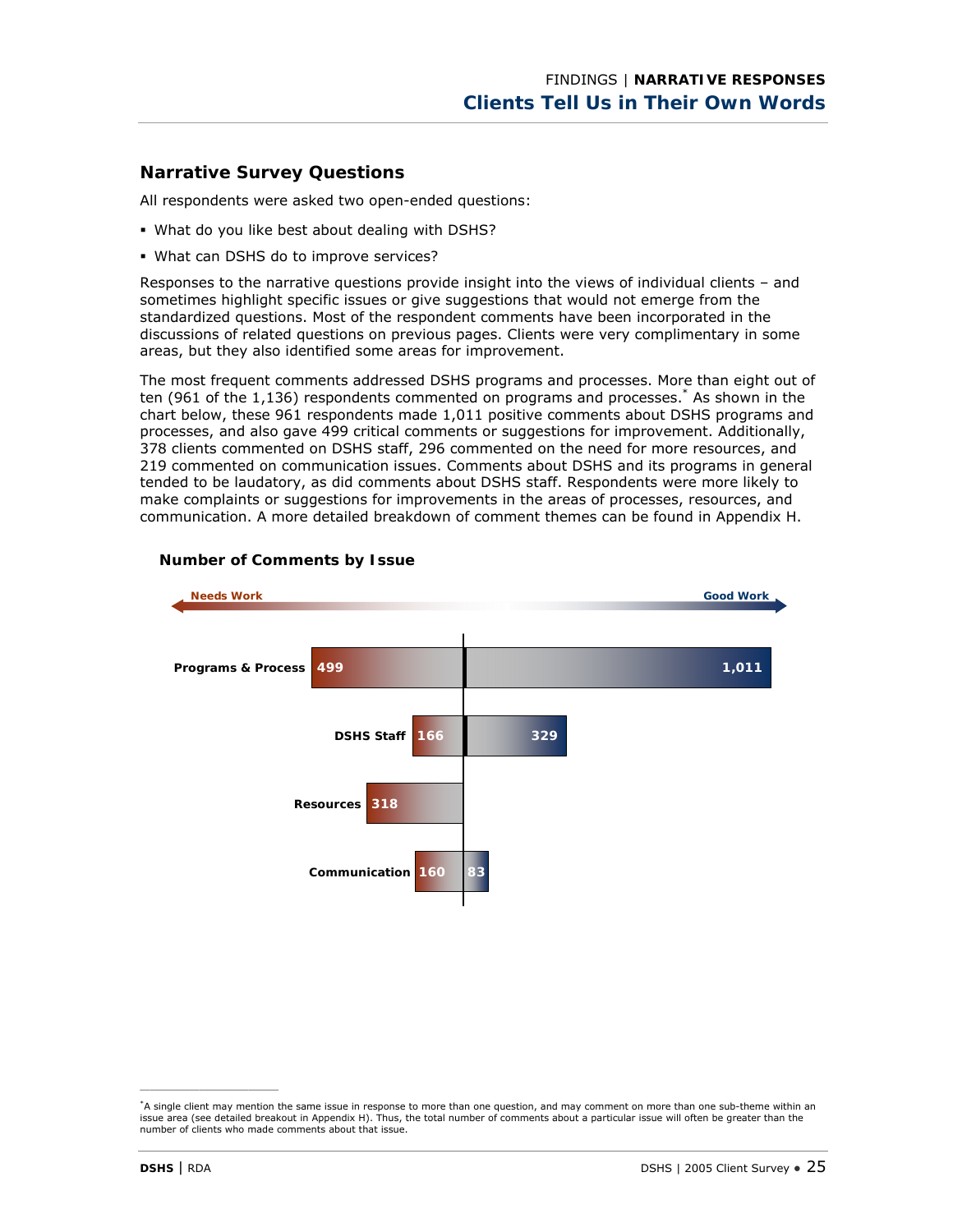# **Additional Narrative Themes**

Summaries of the main narrative comment themes were presented earlier in this report when these themes applied to a particular survey question. However, the single page devoted to "It is easy to get DSHS services" did not have enough space to address the many comments that covered access, eligibility and process involved in getting services from DSHS. These comments fit mainly into two major themes: There are not enough services available, and the process of getting services is difficult.

### **THEME 1**

### **There are not enough services available**

*Eligibility standards are too rigid* – Clients would like more flexible rules. They would like to see more support for clients trying to better their situation by pursuing education or transitioning to jobs.

*"Don't concentrate on all the rules. Look into the reasons that the rules are there."* 

*"Some of the rules are too inflexible. They wouldn't recognize the school I was attending was an allowable activity."* 

*"My son went to college and took EMT and firefighting training along with academic courses. Now he wants to be a fireman and is finishing his second year. He is required to spend most of his time volunteering at the fire station. Actually, this is more of an internship than volunteering because it gives him actual job experience. But DSHS puts him in sanction because he is not "working." Somebody needs to look at this type of situation. He's on track for a good job and shouldn't be punished for it."* 

*"The biggest problem I had was when my husband was out of work and I was going to school full time. But the school wasn't approved so they made me look for work too. I wasn't able to be parent and full time student and look for work."* 

*"There could be some leeway for qualifying for Medical Assistance, especially when looking at a situation where there is a terminally ill parent involved."* 

*"Provide DASA treatment for people willing to go to treatment – I was told since I was sober for over 90 days – I was not eligible for treatment. I felt I needed help."* 

*"Medical benefits should continue until you are able to get medical benefits through the employer. Also, if you are trying to get work, but haven't been able to, you should be able to have medical benefits for things like medication, toothaches, etc."* 

*"I have drug felonies and DSHS Medical Assistance won't help me because of that."*

*There are not enough health care providers and benefits* – Most comments were in the areas of dental and mental health services.

*"There's a lack of awareness about mental illness on the part of the public. Mental health always gets cut because there's not a lot of public awareness and outcry over cuts."* 

*"I have a friend who needs dental care. His teeth are keeping him from work and from getting adequate nutrition. They put him on food stamps but he can't eat. He has infections throughout his gums and spits pus daily."* 

*"Like to see more intervention by mental health where needed."* 

*"More coverage under the medical coupons for dental."* 

*"Older people should be able to have more frequent eye exams."*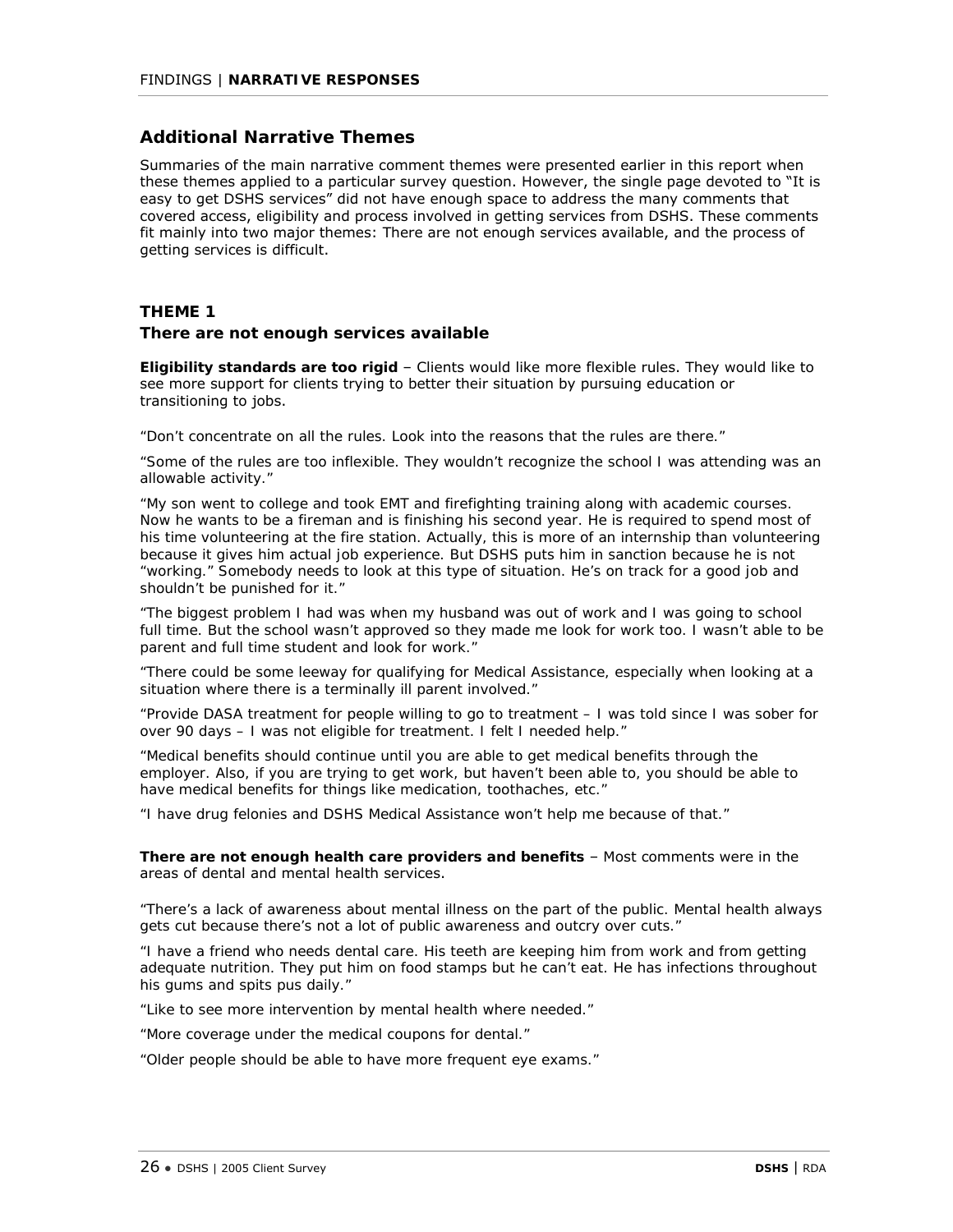*"I have a mental illness – DSHS needs to look at the fact that we cannot afford to go off medications when DSHS coupons are not issued. We need those medications and cannot tolerate not having access to them."* 

*"Get more dentists to accept the Medicaid coupons."* 

*"Make it easier to access mental health services."* 

*"I wish that DSHS had more services to offer. More drug and alcohol centers to go to."* 

*"My medication is ruining my teeth and they won't cover my dental needs. They just keep on pulling my teeth."* 

*Cuts in service hours hurt us* – Clients believe that cuts in in-home service hours will lead to use of more expensive out-of-home care alternatives.

*"They have this new computer program that cuts our caregiving hours back, from 184 down to 111 hours a month. So I've had to go get outside work too. Dad has an inner ear balance problem and he shouldn't be left alone."* 

*"I don't believe DSHS should be cutting my caregiver hours because then it's easier to keep people from having to go into a nursing home."* 

*"They have cut funding for client care, but they still want us to provide the same higher level of care."* 

### **THEME 2**

### **It is difficult to get the services that are available**

*There are not enough staff available* – Clients blame DSHS understaffing for a variety of difficulties in accessing services.

*"Hire more staff so wait time can be shortened."* 

*"They need more case work staff so that they can lower the caseload for each worker. It works a hardship on the client when services are not adequately staffed."* 

*"Far too many cases for each DDD caseworker."* 

*"They are understaffed and overworked."* 

*"There's not enough workers in the office."* 

*"You need more workers so they don't need to be rude because they're so overwhelmed."* 

**Paperwork is excessive or redundant** - A number of clients found the paperwork onerous or difficult to understand.

*"When I have to fill out the forms to get the services every year, it would be very helpful if DSHS didn't lose the forms and then I have to fill them out again."* 

*"Your forms need to have bigger print, and be easier to fill out."* 

*"There needs to be a resource directory just for new applicants to help guide them through the process."* 

*"Process, paperwork, verifications are tedious . . . especially when things don't change."* 

*"Streamline the paperwork."* 

*"The review forms for assistance are not clearly written; they fail to clearly identify who the*  review is for. For example, it does not identify whether it is for the adult of the children in the *home."* 

*"Cut down on the paperwork; or, at least, consolidate the paperwork."*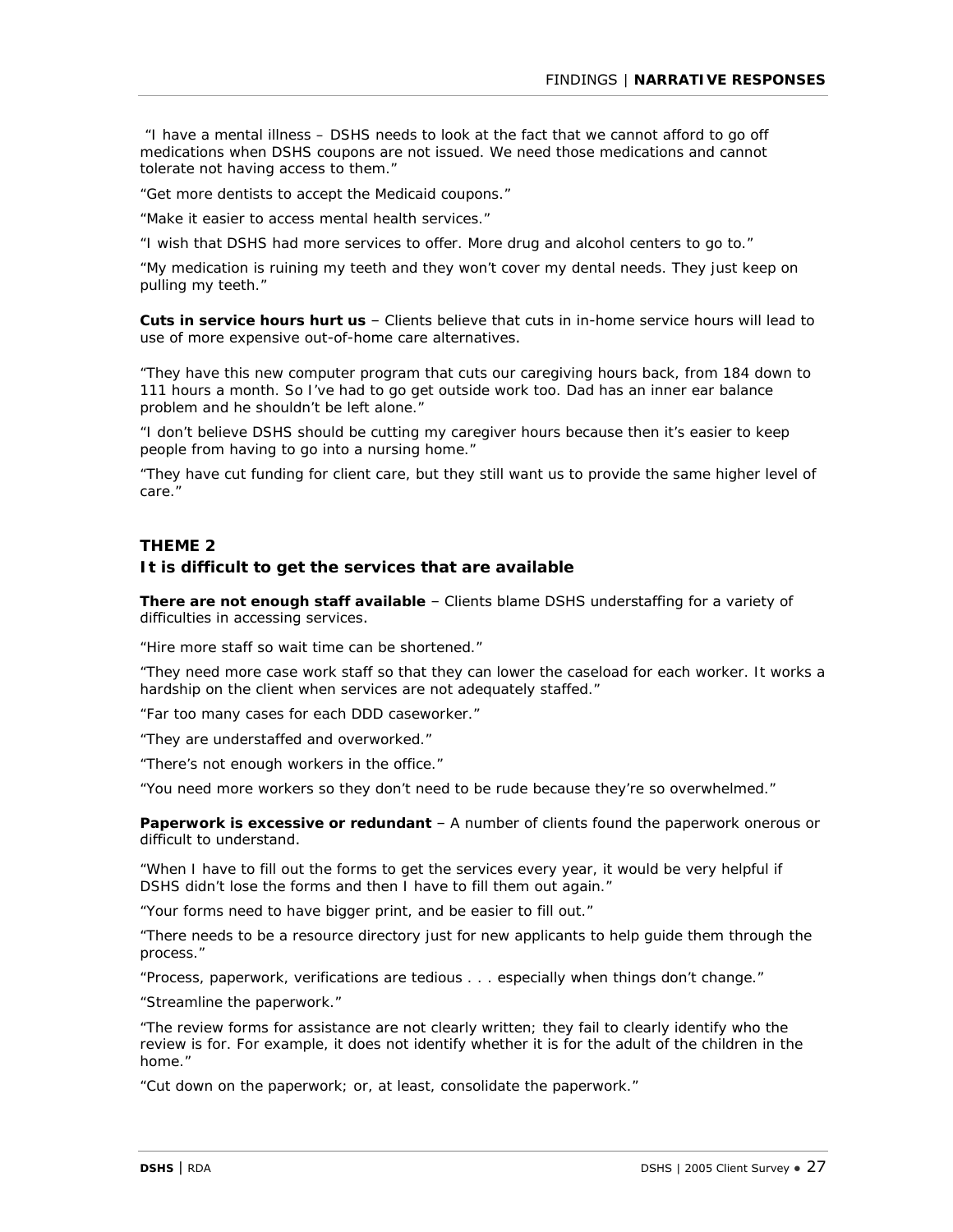*Administrative or communication errors cause trouble for us* – A number of clients shared their personal experience with DSHS errors.

*"I got a letter saying I had an appointment on 1-14-05, but the postmark on the envelope was 1-19-05."* 

*"Communications need to be better. I've gotten letters postmarked on the same day as my appointment was supposed to be. Also have gotten letters saying 'here is the form we need you to fill out,' and there wasn't any form."* 

*"They asked for my information and I provided it. Then they say that I didn't respond to their request and they deny my benefits."* 

*"They are real sloppy in losing forms. They were going to stop my services because I didn't turn in my form yet I had a receipt for the form."* 

*"When it comes time for my eligibility reviews, they send me the appointment letter which tells me to bring in the completed review form. But they never send the review form with the letter. I always have to call them up and ask for it."* 

*"They seem to conveniently lose my paperwork."* 

*"I am getting a divorce because CPS would not return phone calls. I called for three months. They said my husband couldn't come home from rehab or they would take our kids. After months he finally went and found someone else because he couldn't come home. Then after a year CPS said, 'Oh, he could have come home and we just made a mistake.' Their mistake broke up a twenty year marriage."* 

*"You need better communication in the office. Our daughter died in 2001. Our workers did not notify other DSHS offices. Support Enforcement keeps sending letters to our deceased daughter, most recently in April 2005."* 

#### *It's unnecessarily inconvenient*

*"My children are on medical assistance but don't qualify for food stamps. But sometimes our income drops so that we qualify for food stamps. But a simple call to the Phone Center doesn't allow us to get on food stamps. We are told to show up at CSO and have to take a day off work to do that. Make it simple."* 

*"I have gone to the office to get a new EBT card. After taking a number and waiting all day the worker says she can give us the card but is unable to activate it. The person to activate it has left for the day. So I had to come back the next day."* 

#### *Some clients are perceived to get preferential treatment in accessing services*

*"Quit putting the Russians first ahead of disabled vets, single mothers and other Americans. The Russians get the best of everything and we get what's left."* 

*"Spanish (illegals) get services faster – nothing left for the rest of us."* 

*"I believe the U.S. citizens should have the same eligibility requirements and funding for programs as foreigners have under the programs."* 

*"I don't like the Eastern Washington offices. It is really difficult to get the same level of respect or benefits there if you're White."* 

*"It seems like they help the other ethnic groups a little more."* 

### **More comments and themes**

The complete list of client comments from this survey contains many comments that fit within the themes listed throughout this report, as well as more specific suggestions for program improvements. For a more detailed analysis of client responses to open-ended questions, refer to Appendix H. The complete list of all client comments is posted along with this survey on RDA's web site.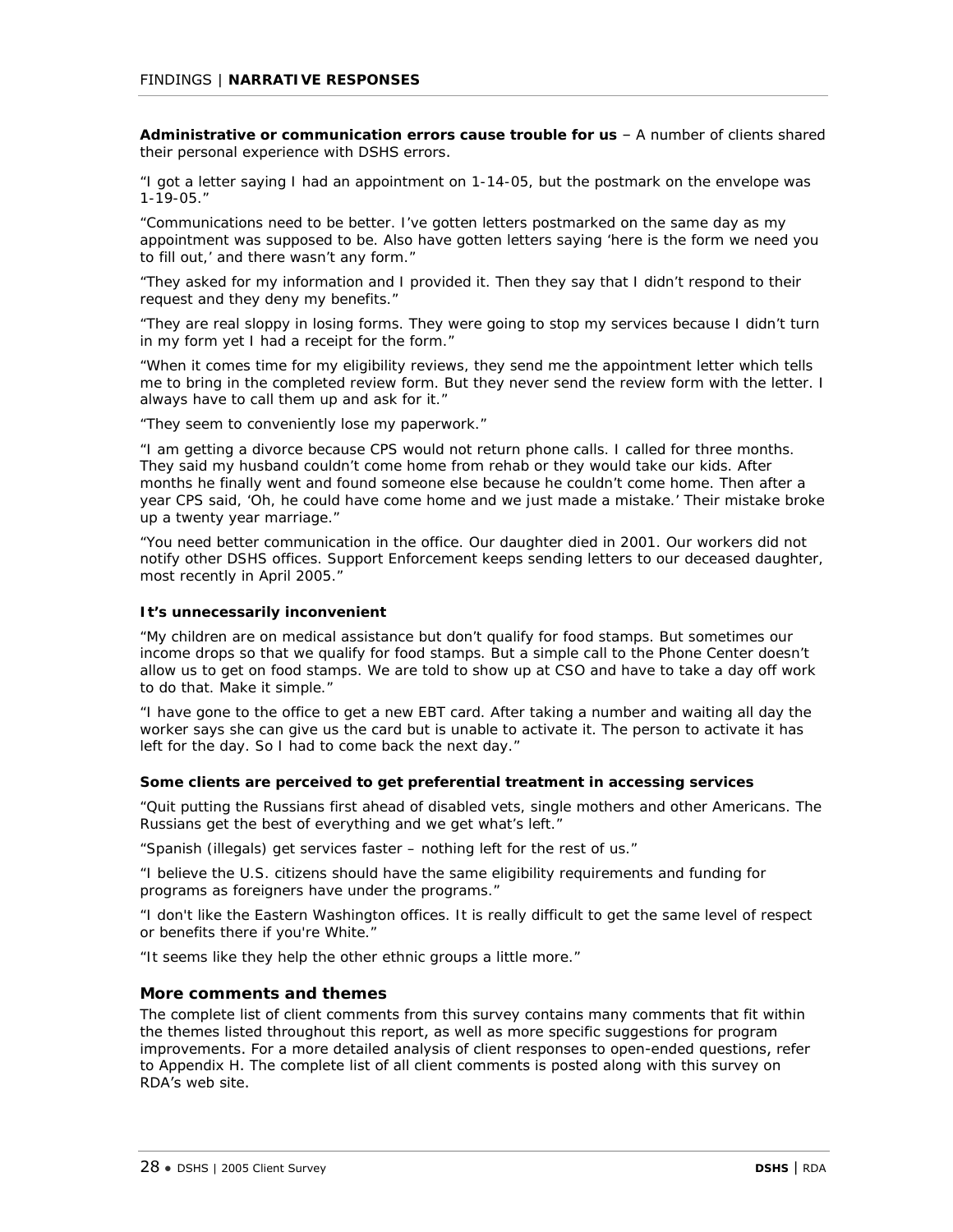

The appendices listed below, a complete list of all comments, and a list of kudos for staff can be found accompanying this report on the RDA website: http://www1.dshs.wa.gov/RDA

# **APPENDIX A:** Methods

- Purpose of the Survey
- The Survey Instrument
- The Sample
- Sampling Considerations
- Eligibility Factors
- Interview Methods
- Response Rate
- Analysis and Weighting
- **APPENDIX B:** Cooperation and Completion Rates
- **APPENDIX C:** Survey Questions
- **APPENDIX D:** Sample Survey for Hypothetical Client Using All Eight Programs
- **APPENDIX E:** Weighting
- **APPENDIX F:** Responses by Client Sub-Group
- **APPENDIX G:** Responses by Program Sub-Group
- **APPENDIX H:** Themes from Narrative Questions: Detail and Glossary